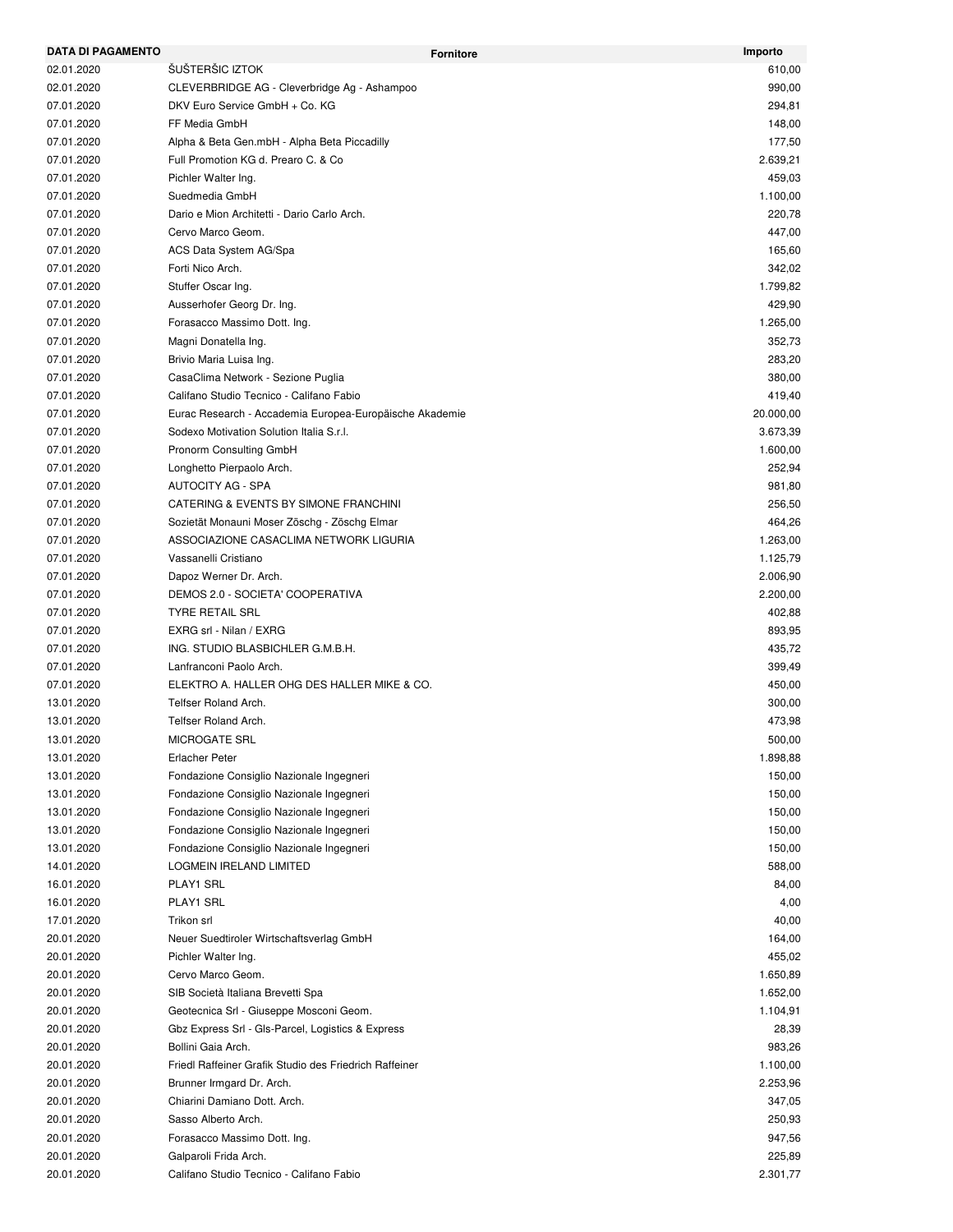| <b>DATA DI PAGAMENTO</b> | <b>Fornitore</b>                                                                     | Importo   |
|--------------------------|--------------------------------------------------------------------------------------|-----------|
| 20.01.2020               | Fontanive Marco Arch.                                                                | 287,15    |
| 20.01.2020               | Quinto Massimiliano Arch.                                                            | 448,75    |
| 20.01.2020               | De Luca Claudio Arch.                                                                | 128,98    |
| 20.01.2020               | Enoteca Gandolfi S.a.s.                                                              | 1.500,00  |
| 20.01.2020               | CasaClima Network Sezione Umbria                                                     | 488,00    |
| 20.01.2020               | Sintec Associati Sinergie Tecniche - di Ing. Beltrami Emanuele e Ing. Zanetti Ilario | 2.030,29  |
| 20.01.2020               | Sozietät Monauni Moser Zöschg - Zöschg Elmar                                         | 448,55    |
| 20.01.2020               | ARBEITER FREIZEIT UND BILDUNGS - AFB Energieforum - Romen Christine                  | 245,90    |
| 20.01.2020               | Calliari Roberto Ing.                                                                | 1.878,09  |
| 20.01.2020               | Dapoz Werner Dr. Arch.                                                               | 1.068,15  |
| 20.01.2020               | Stauder Martin Arch.                                                                 | 992,40    |
| 20.01.2020               | NOI Spa                                                                              | 40.632,00 |
| 20.01.2020               | Plankensteiner Michael Arch.                                                         | 872,87    |
| 20.01.2020               | Kaserer Andreas Stefan Geom.                                                         | 882,55    |
| 20.01.2020               | Bau- und Vermessungsbüro Schwarz & Passler                                           | 393,60    |
| 20.01.2020               | <b>TECNOACADEMY SRL</b>                                                              | 6.000,00  |
| 20.01.2020               | ZALLINGER OHG DER SCHIEDER ALOISIA & CO.                                             | 1.229,78  |
| 20.01.2020               | S.E.T.A. s.p.a.                                                                      | 47,12     |
| 20.01.2020               | MYWARM ITALIA GMBH - Pramstaller Hermann                                             | 2.175,68  |
| 20.01.2020               | <b>Todesco Federica</b>                                                              | 263,54    |
| 20.01.2020               | Progetto CMR Engineering Integrated Services srl                                     | 1.000,00  |
| 20.01.2020               | Vis à Vis Enothek Kg des Schwarzer Martin                                            | 1.400,00  |
| 20.01.2020               | 800 Per L'Architettura SRL                                                           | 50,00     |
| 20.01.2020               | Alfons W Gentner Verlag GmbH & Co. KG                                                | 198,86    |
| 20.01.2020               | Alfons W Gentner Verlag GmbH & Co. KG                                                | 208,11    |
| 20.01.2020               | Telfser Roland Arch.                                                                 | 376,90    |
| 20.01.2020               | Lozach Damien                                                                        | 400,00    |
| 20.01.2020               | Studio Degasperi Martinelli                                                          | 623,46    |
| 20.01.2020               | <b>TECNOACADEMY SRL</b>                                                              | 750,00    |
| 20.01.2020               | DKV Euro Service GmbH + Co. KG                                                       | 66,46     |
| 21.01.2020               | <b>GOOGLE IRELAND LTD</b>                                                            | 202,79    |
| 21.01.2020               | <b>GOOGLE IRELAND LTD</b>                                                            | 221,12    |
| 23.01.2020               | Società Italiana Autori ed Editori                                                   | 133,70    |
| 23.01.2020               | Winestore Gmbh                                                                       | 378,58    |
| 26.01.2020               | ADOBE SYSTEMS SOFTWARE IRELAND LTD                                                   | 19,99     |
| 27.01.2020               | CasaClima Network Sezione Umbria                                                     | 488,00    |
| 27.01.2020               | Athesia Druck GmbH                                                                   | 28,85     |
| 27.01.2020               | Alpha & Beta Gen.mbH - Alpha Beta Piccadilly                                         | 195,30    |
| 27.01.2020               | Rossi Roland Dr. Ing.                                                                | 256,51    |
| 27.01.2020               | Nicom Securalarm Gmbh                                                                | 193,50    |
| 27.01.2020               | Malavolta Luca Arch.                                                                 | 425,36    |
| 27.01.2020               | Paternoster Claudio Arch.                                                            | 5.830,59  |
| 27.01.2020               | Wörndle Barbara Dr. Arch.                                                            | 925,38    |
| 27.01.2020               | Rappo Claudio Dr. Arch.                                                              | 14.755,04 |
| 27.01.2020               | Cornelio Sarah Arch.                                                                 |           |
|                          | Zoli Prof. Avv. Carlo                                                                | 3.421,46  |
| 27.01.2020               |                                                                                      | 9.405,85  |
| 27.01.2020               | Habitech Distretto Tecnologico Trentino Società consortile a r.l.                    | 4.404,00  |
| 27.01.2020               | GerryLand kg des Alfred Zingerle & Co.                                               | 1.472,40  |
| 30.01.2020               | <b>Telepass SPA</b>                                                                  | 2,07      |
| 30.01.2020               | Autostrade per l'Italia S.p.A.                                                       | 74,84     |
| 30.01.2020               | Astoria srl                                                                          | 63,80     |
| 31.01.2020               | Trenitalia S.p.a.                                                                    | 218,73    |
| 02.02.2020               | SURVEYMONKEY EUROPE UNLIMITED COMPANY                                                | 344,26    |
| 03.02.2020               | Innova srl - Grisot Marco                                                            | 3.029,36  |
| 03.02.2020               | Hotel Bozen S.r.l. - Sheraton Four Points                                            | 107,96    |
| 03.02.2020               | Hotel Bozen S.r.l. - Sheraton Four Points                                            | 107,96    |
| 03.02.2020               | Hotel Bozen S.r.l. - Sheraton Four Points                                            | 107,96    |
| 03.02.2020               | SUEDTIROL DRUCK OHG DES BRUNNER JOSEF & CO.                                          | 1.550,00  |
| 03.02.2020               | Grazzi Enrico                                                                        | 90,00     |
| 03.02.2020               | Bond Filippo                                                                         | 90,00     |
| 03.02.2020               | Tropea Elena                                                                         | 400,00    |
| 03.02.2020               | Ricciuti Silvia                                                                      | 400,00    |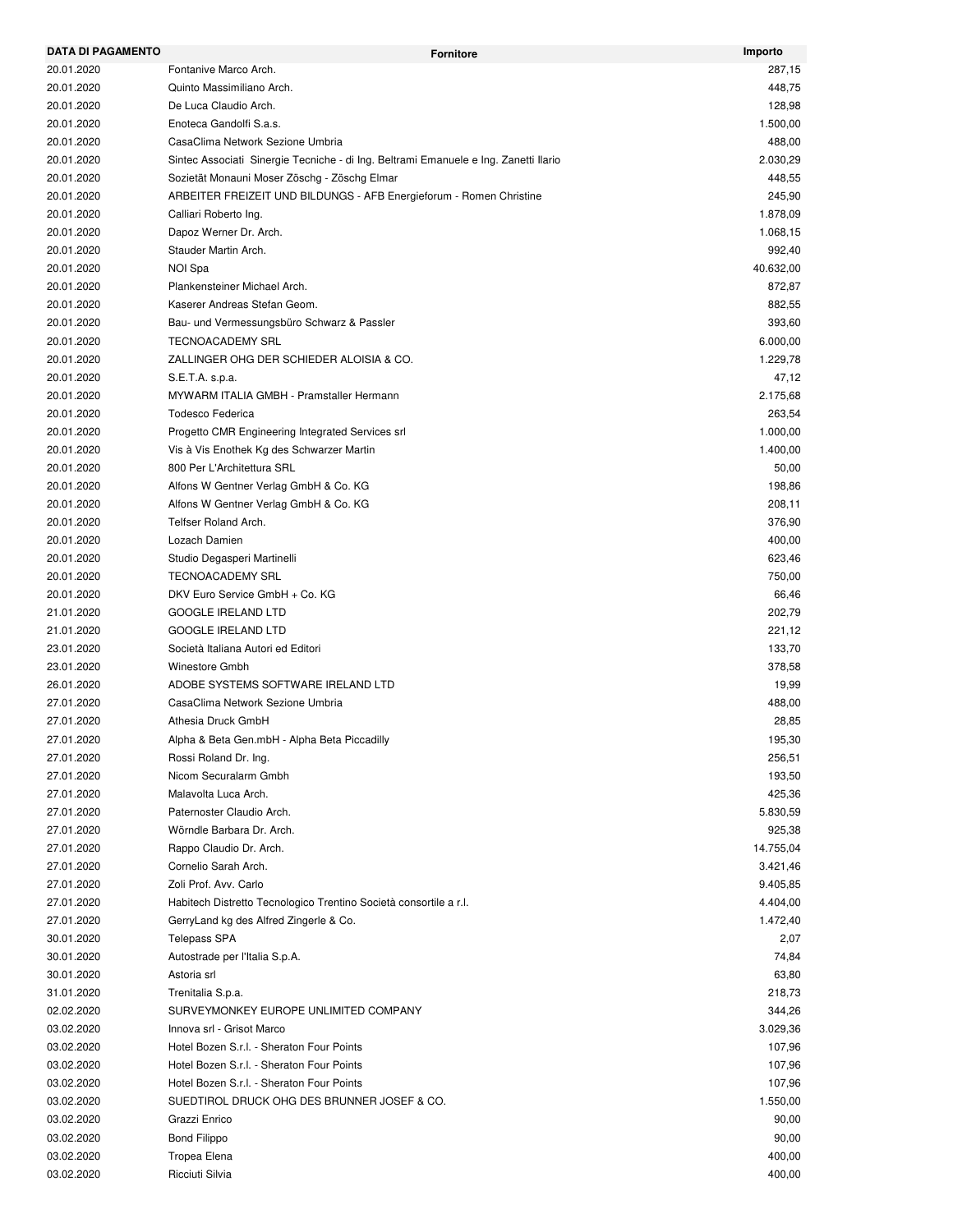| <b>DATA DI PAGAMENTO</b> | <b>Fornitore</b>                                                                       | Importo   |
|--------------------------|----------------------------------------------------------------------------------------|-----------|
| 03.02.2020               | <b>WF Mechanik GmbH</b>                                                                | 4.381,50  |
| 03.02.2020               | <b>Brennercom AG</b>                                                                   | 185,21    |
| 03.02.2020               | BRT S.p.A.                                                                             | 1.326,37  |
| 03.02.2020               | Cervo Marco Geom.                                                                      | 513,04    |
| 03.02.2020               | Gbz Express Srl - Gls-Parcel, Logistics & Express                                      | 20,44     |
| 03.02.2020               | Barbato Giuseppe Ing.                                                                  | 24.469,94 |
| 03.02.2020               | Barbato Pietro Arch.                                                                   | 9.776,32  |
| 03.02.2020               | Orrù Paolo Dr. Ing.                                                                    | 2.767,47  |
| 03.02.2020               | Brunner Irmgard Dr. Arch.                                                              | 408,04    |
| 03.02.2020               | Micheli Anita Arch.                                                                    | 7.656,77  |
| 03.02.2020               | Scaratti Angelo Geom.                                                                  | 341,66    |
| 03.02.2020               | Moro Patricia Chantal Dr. Arch.                                                        | 448,96    |
| 03.02.2020               | Schiappelli Zeno Arch.                                                                 | 665,60    |
| 03.02.2020               | KONVERTO S.p.A.                                                                        | 70,00     |
| 03.02.2020               | Cornelio Sarah Arch.                                                                   | 1.363,46  |
| 03.02.2020               | Cappelletti Sergio                                                                     | 4.168,32  |
| 03.02.2020               | FOTO ATELIER DER HALLER SIGRID                                                         | 131,15    |
| 03.02.2020               | <b>Folie Patrick</b>                                                                   | 1.800,78  |
| 03.02.2020               | Andreolli Luca Geom.                                                                   | 3.908,76  |
| 03.02.2020               | Schmidt Paul Dr. Ing.                                                                  | 1.808,98  |
| 03.02.2020               | GRUPPO SAIGI SRL - RONDO' HOTEL - RONDÒ HOTEL                                          | 200,00    |
| 03.02.2020               | Izzo Giovanni Arch.                                                                    | 400,80    |
| 03.02.2020               | Cittadini dell'Ordine S.p.A                                                            | 180,00    |
| 04.02.2020               | DKV Euro Service GmbH + Co. KG                                                         | 99,94     |
| 05.02.2020               | Oscar Boscarol srl                                                                     | 25,85     |
| 10.02.2020               | Dr. Peer Peter                                                                         | 3.700,19  |
| 10.02.2020               | BRT S.p.A.                                                                             | 168,36    |
| 10.02.2020               | Stecher Martin Arch.                                                                   | 5.083,23  |
| 10.02.2020               | Eurac Research - Accademia Europea-Europäische Akademie                                | 20.000,00 |
| 10.02.2020               | Sodexo Motivation Solution Italia S.r.l.                                               | 2.817,85  |
| 10.02.2020               | Architekten Haller & Ohnewein - Andreas Haller Arch. Dr.                               | 7.855,39  |
| 10.02.2020               | Limitis GmbH                                                                           | 64,00     |
| 10.02.2020               | Cornelio Sarah Arch.                                                                   | 458,94    |
| 10.02.2020               | Infominds SPA/AG                                                                       | 5.753,47  |
| 10.02.2020               | Freistil d. Hohenegger Sylvia                                                          | 350,00    |
| 10.02.2020               | Pegoraro Noris Ing.                                                                    | 345,92    |
| 10.02.2020               | Inggeo OHG - Inggeo OHG des Ing. jr. Walter Pichler und Geom. Gerhard Unterkalmsteiner | 1.844,01  |
| 10.02.2020               | Telfser Roland Arch.                                                                   | 300,00    |
| 10.02.2020               | Mecanoo Architecten B.V.                                                               | 3.630,00  |
| 14.02.2020               | Afuna Gmbh - Eingang OST                                                               | 85,28     |
| 17.02.2020               | Gospodarska zbornica SlovenijeZdruženje lesne in pohištvene industrije                 | 790,00    |
| 17.02.2020               | Telfser Roland Arch.                                                                   | 526,88    |
| 17.02.2020               | Telfser Roland Arch.                                                                   | 389,87    |
| 17.02.2020               | Telfser Roland Arch.                                                                   | 300,00    |
| 17.02.2020               | Pichler Walter Ing.                                                                    | 487,16    |
| 17.02.2020               | CAD Studio GmbH                                                                        | 7.020,00  |
| 17.02.2020               | Barbato Pietro Arch.                                                                   | 9.860,40  |
| 17.02.2020               | Orrù Paolo Dr. Ing.                                                                    | 422,84    |
| 17.02.2020               | Wörndle Barbara Dr. Arch.                                                              | 477,12    |
| 17.02.2020               | Gigli Davide Silvio Arch.                                                              | 596,61    |
| 17.02.2020               |                                                                                        | 432,90    |
| 17.02.2020               | Forasacco Massimo Dott. Ing.                                                           | 430,90    |
|                          | Maestri Diana Angelica Ing.                                                            |           |
| 17.02.2020               | Quinto Massimiliano Arch.                                                              | 312,37    |
| 17.02.2020               | Cordara Simone Arch.                                                                   | 252,53    |
| 17.02.2020               | ENARKE' STUDIO ASSOCIATO DI ROSSANO RASTELLI E ANGELO BORIAN                           | 244,88    |
| 17.02.2020               | TEAMBLAU GMBH SRL                                                                      | 3.425,00  |
| 17.02.2020               | Dr. Peer Peter                                                                         | 2.714,75  |
| 17.02.2020               | Sozietät Monauni Moser Zöschg - Zöschg Elmar                                           | 474,08    |
| 17.02.2020               | Stagni Elena Ing.                                                                      | 262,00    |
| 17.02.2020               | <b>Folie Patrick</b>                                                                   | 468,35    |
| 17.02.2020               | Stauder Martin Arch.                                                                   | 922,06    |
| 17.02.2020               | Plankensteiner Michael Arch.                                                           | 116,75    |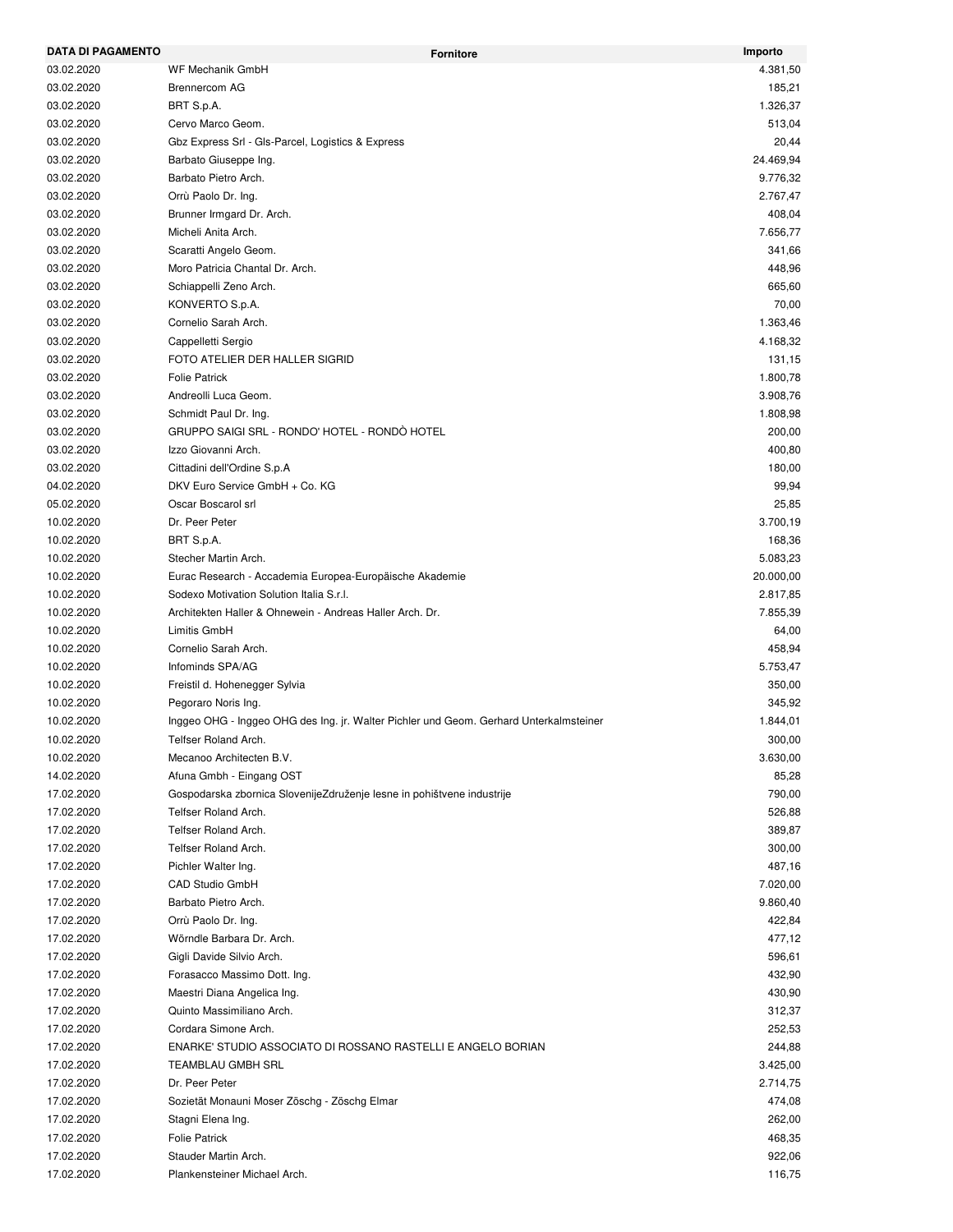| <b>DATA DI PAGAMENTO</b> | <b>Fornitore</b>                                                                           | Importo            |
|--------------------------|--------------------------------------------------------------------------------------------|--------------------|
| 17.02.2020               | Schmidt Paul Dr. Ing.                                                                      | 1.412,08           |
| 17.02.2020               | Rambelli Andrea Ing.                                                                       | 884,90             |
| 17.02.2020               | Politecnico di Milano Dip. B.E.S.T.                                                        | 10.000,00          |
| 17.02.2020               | T.E.P. S.r.I. - Tecnologia e Progetto - Giorgio Galbusera                                  | 134,20             |
| 17.02.2020               | Oscar Boscarol srl                                                                         | 5,60               |
| 17.02.2020               | Lira Marlon                                                                                | 350,00             |
| 19.02.2020               | <b>GOOGLE IRELAND LTD</b>                                                                  | 467,07             |
| 19.02.2020               | <b>AiCARR Educational Srl</b>                                                              | 200,00             |
| 20.02.2020               | Omologhia S.r.l.                                                                           | 800,00             |
| 20.02.2020               | DKV Euro Service GmbH + Co. KG                                                             | 87,77              |
| 21.02.2020               | S&S Group srl                                                                              | 111,06             |
| 21.02.2020               | S&S Group srl                                                                              | 96,06              |
| 24.02.2020               | Mair Michael Per.Ind.                                                                      | 436,48             |
| 24.02.2020               | Vodafone Italia Spa                                                                        | 219,72             |
| 24.02.2020               | Cervo Marco Geom.                                                                          | 454,62             |
| 24.02.2020               | Cabini Giuseppe Arch.                                                                      | 3.099,52           |
| 24.02.2020               | Friedl Raffeiner Grafik Studio des Friedrich Raffeiner                                     | 2.300,00           |
| 24.02.2020               | Greifenegg Michaela Arch.                                                                  | 2.000,87           |
| 24.02.2020               | Orrù Paolo Dr. Ing.                                                                        | 798,08             |
| 24.02.2020               | Ausserhofer Georg Dr. Ing.                                                                 | 1.443,52           |
| 24.02.2020               | ARCH.ACADEMY                                                                               | 1.750,00           |
| 24.02.2020               | Calliari Roberto Ing.                                                                      | 476,25             |
| 24.02.2020               | Baulos Architekten Wiedemair & Frena - Dr. Arch. Claudia Wiedemair; Dr. Arch. Harald Frena | 4.574,90           |
| 24.02.2020               | Ticci Sara Ing.                                                                            | 290,16             |
| 24.02.2020               | Dapoz Werner Dr. Arch.                                                                     | 485,16             |
| 24.02.2020               | Stauder Martin Arch.                                                                       | 966,28             |
| 24.02.2020               | Friedl Raffeiner Grafik Studio des Friedrich Raffeiner                                     | 3.060,00           |
| 24.02.2020               | VAN DE KUILEN JAN-WILLEM G.                                                                | 273,54             |
| 24.02.2020               | Lutz Gerhard                                                                               | 800,00             |
| 24.02.2020               | COMPLOJ DR. LODOVICO - Wirtschaftsprüfer und Steuerberater                                 | 8.550,40           |
| 24.02.2020               | Fiera Bolzano Spa                                                                          | 1.400,00           |
| 24.02.2020               | <b>Erlacher Peter</b>                                                                      | 933,92             |
| 24.02.2020               | CLO DR. ALBERTO di C. sas - Konferenzdolmetscher                                           | 2.560,00           |
| 24.02.2020               | <b>BERNASCONI ANDREA</b>                                                                   | 306,44             |
| 28.02.2020               | <b>Telepass SPA</b>                                                                        | 20,66              |
| 28.02.2020               | Autostrade per l'Italia S.p.A.                                                             | 194,02             |
| 29.02.2020               | ADOBE SYSTEMS SOFTWARE IRELAND LTD                                                         | 19,99              |
| 02.03.2020               | Schnarf Lukas Geom.                                                                        | 6.571,14           |
| 02.03.2020               | Athesia Druck GmbH                                                                         | 26.045,07          |
| 02.03.2020               | WF Mechanik GmbH                                                                           | 79,44              |
| 02.03.2020               | <b>Brennercom AG</b>                                                                       | 217,66             |
| 02.03.2020               | Ottaviani Giuseppe Dott. Arch.                                                             | 1.424,58           |
| 02.03.2020               | Cervo Marco Geom.                                                                          | 538,50             |
| 02.03.2020               | Gbz Express Srl - Gls-Parcel, Logistics & Express                                          | 97,36              |
| 02.03.2020               | Nicom Securalarm Gmbh                                                                      |                    |
| 02.03.2020               | Loeff System S.r.l.                                                                        | 193,50<br>19,98    |
| 02.03.2020               | Paternoster Claudio Arch.                                                                  |                    |
|                          |                                                                                            | 1.462,48<br>558,88 |
| 02.03.2020               | Brunner Irmgard Dr. Arch.                                                                  |                    |
| 02.03.2020               | <b>Erlacher Peter</b>                                                                      | 3.642,00           |
| 02.03.2020               | Bergmeister s.r.l. - Arch. Prandini Nadia                                                  | 3.436,98           |
| 02.03.2020               | Ganz Stefania Arch.                                                                        | 239,42             |
| 02.03.2020               | Sasso Alberto Arch.                                                                        | 498,85             |
| 02.03.2020               | Forasacco Massimo Dott. Ing.                                                               | 452,00             |
| 02.03.2020               | Maestri Diana Angelica Ing.                                                                | 887,53             |
| 02.03.2020               | Esperia Srl                                                                                | 265,00             |
| 02.03.2020               | De Luca Claudio Arch.                                                                      | 477,12             |
| 02.03.2020               | KONVERTO S.p.A.                                                                            | 778,80             |
| 02.03.2020               | <b>AUTOCITY AG - SPA</b>                                                                   | 914,84             |
| 02.03.2020               | Cornelio Sarah Arch.                                                                       | 127,94             |
| 02.03.2020               | <b>Folie Patrick</b>                                                                       | 390,72             |
| 02.03.2020               | <b>TINKHAUSER GMBH</b>                                                                     | 124,50             |
| 02.03.2020               | Rappo Alexander Geom.                                                                      | 1.700,59           |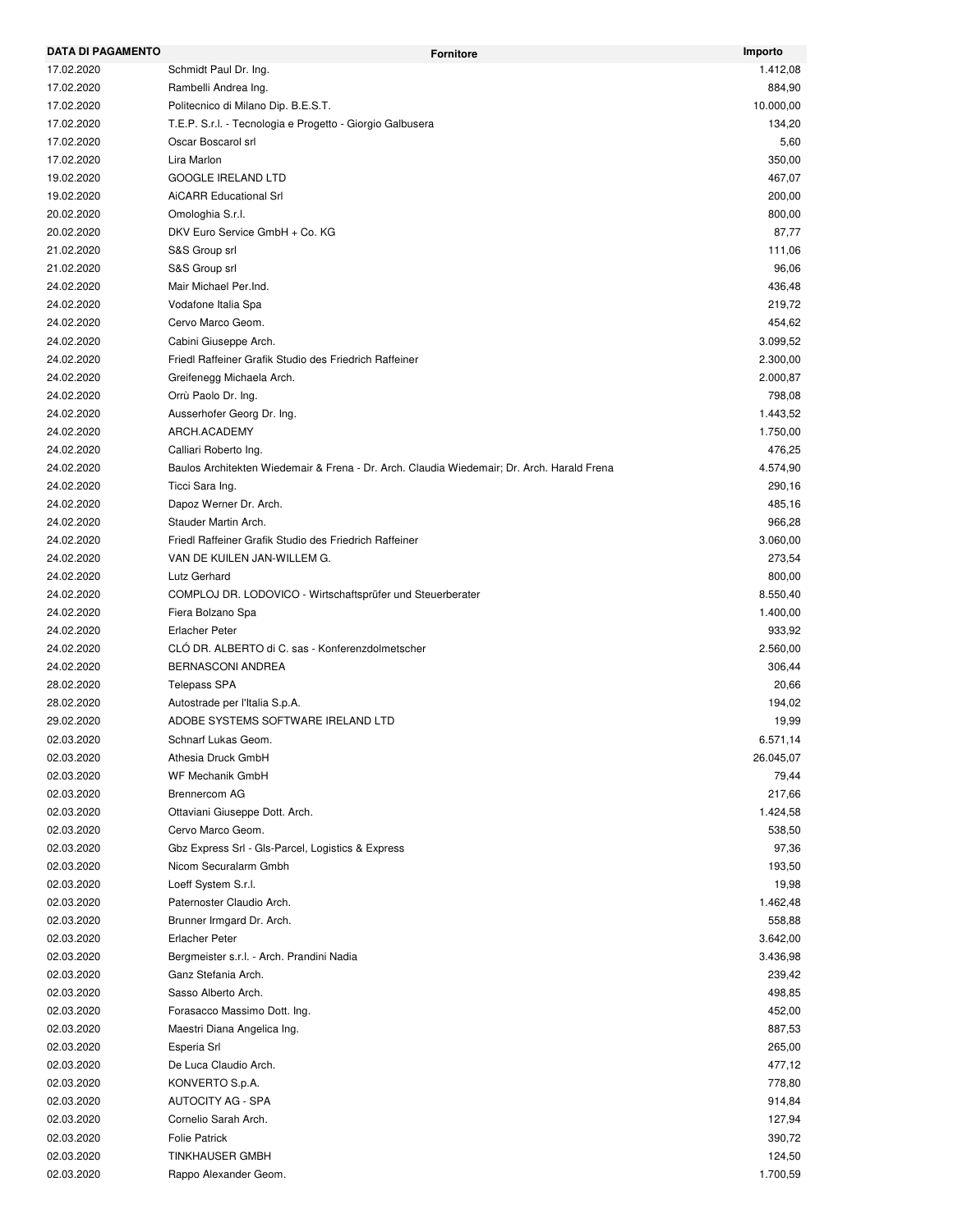| <b>DATA DI PAGAMENTO</b> | <b>Fornitore</b>                                            | Importo   |
|--------------------------|-------------------------------------------------------------|-----------|
| 02.03.2020               | <b>Brunner Doris</b>                                        | 560,00    |
| 02.03.2020               | Fritzmedia des Domenikus Gruber                             | 311,47    |
| 02.03.2020               | Achim Menges Architekt AKH BDA                              | 2.637,40  |
| 02.03.2020               | Telfser Roland Arch.                                        | 482,25    |
| 02.03.2020               | CLO DR. ALBERTO di C. sas - Konferenzdolmetscher            | 5.760,00  |
| 03.03.2020               | Teamwork srl                                                | 1.000,00  |
| 03.03.2020               | Arrotondamenti passivi                                      | 0,01      |
| 03.03.2020               | <b>EUROBRICO SPA</b>                                        | 96,59     |
| 06.03.2020               | DKV Euro Service GmbH + Co. KG                              | 175,69    |
| 09.03.2020               | Pichler Walter Ing.                                         | 920,06    |
| 09.03.2020               | <b>HDS Genossenschaft</b>                                   | 91,00     |
| 09.03.2020               | BRT S.p.A.                                                  | 1.585,43  |
| 09.03.2020               | UNI - Ente Nazionale Italiano di Unificazione               | 752,00    |
| 09.03.2020               | Cervo Marco Geom.                                           | 1.155,83  |
| 09.03.2020               | Magnabosco Ivo Arch.                                        | 229,83    |
| 09.03.2020               | Malavolta Luca Arch.                                        | 447,17    |
| 09.03.2020               | Forasacco Massimo Dott. Ing.                                | 231,85    |
| 09.03.2020               | Cornacchini De Boni Studio Arch. Ass.to - Cornacchini Paolo | 513,04    |
| 09.03.2020               | Scaratti Angelo Geom.                                       | 486,21    |
| 09.03.2020               | Fontanive Marco Arch.                                       | 287,15    |
| 09.03.2020               | Rosita Romeo - ROMEO ROSARIA GIUSEPPINA                     | 2.175,00  |
| 09.03.2020               | Dr. Peer Peter                                              | 3.531,32  |
| 09.03.2020               | Cappelletti Sergio                                          | 641,28    |
| 09.03.2020               | Trendstudio GmbH                                            | 585,00    |
| 09.03.2020               | GerryLand kg des Alfred Zingerle & Co.                      | 1.322,40  |
| 09.03.2020               | Rottensteiner Armin                                         | 1.530,00  |
| 09.03.2020               | ASSOCIATION EUROPEAN ENERGY AWARD AISBL                     | 26.058,80 |
| 09.03.2020               | Alfons W Gentner Verlag GmbH & Co. KG                       | 190,92    |
| 09.03.2020               | Arrotondamenti passivi                                      | 0,49      |
| 09.03.2020               | Telfser Roland Arch.                                        | 440,89    |
| 09.03.2020               | Telfser Roland Arch.                                        | 461,27    |
| 09.03.2020               | Telfser Roland Arch.                                        | 405,66    |
| 16.03.2020               | Office FOR Metropolitan Architecture (O.M.A.) Holding B.V.  | 3.184,62  |
| 16.03.2020               | Telfser Roland Arch.                                        | 300,00    |
| 16.03.2020               | Ingenco2.dk Aps                                             | 239,00    |
| 16.03.2020               |                                                             | 17.985,00 |
| 16.03.2020               | Fiera Bolzano Spa                                           | 2.565,20  |
|                          | Media Alpi Pubblicità S.r.l.                                |           |
| 16.03.2020               | Dario e Mion Architetti - Dario Carlo Arch.                 | 441,59    |
| 16.03.2020               | Loeff System S.r.l.                                         | 259,56    |
| 16.03.2020               | Orrù Paolo Dr. Ing.                                         | 466,47    |
| 16.03.2020               | Cipeletti Daniele Arch.                                     | 3.067,98  |
| 16.03.2020               | Sodexo Motivation Solution Italia S.r.l.                    | 3.646,23  |
| 16.03.2020               | Esperia Srl                                                 | 10.250,97 |
| 16.03.2020               | De Luca Claudio Arch.                                       | 600,07    |
| 16.03.2020               | Ghielmetti Marco Arch.                                      | 437,57    |
| 16.03.2020               | Adler Spa Resorts & Lodges                                  | 1.236,36  |
| 16.03.2020               | SCENERY s.a.s. di Fedre S. & Co.                            | 34.990,00 |
| 16.03.2020               | SOELVA SOCIETA' A RESPONSABILITA' LIMITATA SEMPLIFICATA     | 3.661,60  |
| 19.03.2020               | Fondazione Consiglio Nazionale Ingegneri                    | 450,00    |
| 20.03.2020               | DKV Euro Service GmbH + Co. KG                              | 258,68    |
| 20.03.2020               | <b>GOOGLE IRELAND LTD</b>                                   | 211,11    |
| 20.03.2020               | <b>GOOGLE IRELAND LTD</b>                                   | 216,08    |
| 23.03.2020               | Cervo Marco Geom.                                           | 669,47    |
| 23.03.2020               | Barbato Giuseppe Ing.                                       | 376,22    |
| 23.03.2020               | Loeff System S.r.l.                                         | 139,84    |
| 23.03.2020               | Brigl Spa - AG                                              | 375,10    |
| 23.03.2020               | Rappo Claudio Dr. Arch.                                     | 10.770,24 |
| 23.03.2020               | Califano Studio Tecnico - Califano Fabio                    | 2.182,26  |
| 23.03.2020               | Maestri Diana Angelica Ing.                                 | 1.719,56  |
| 23.03.2020               | Cordara Simone Arch.                                        | 257,90    |
| 23.03.2020               | Architekten Haller & Ohnewein - Andreas Haller Arch. Dr.    | 395,18    |
| 23.03.2020               | Casale Nunzia Ing.                                          | 349,75    |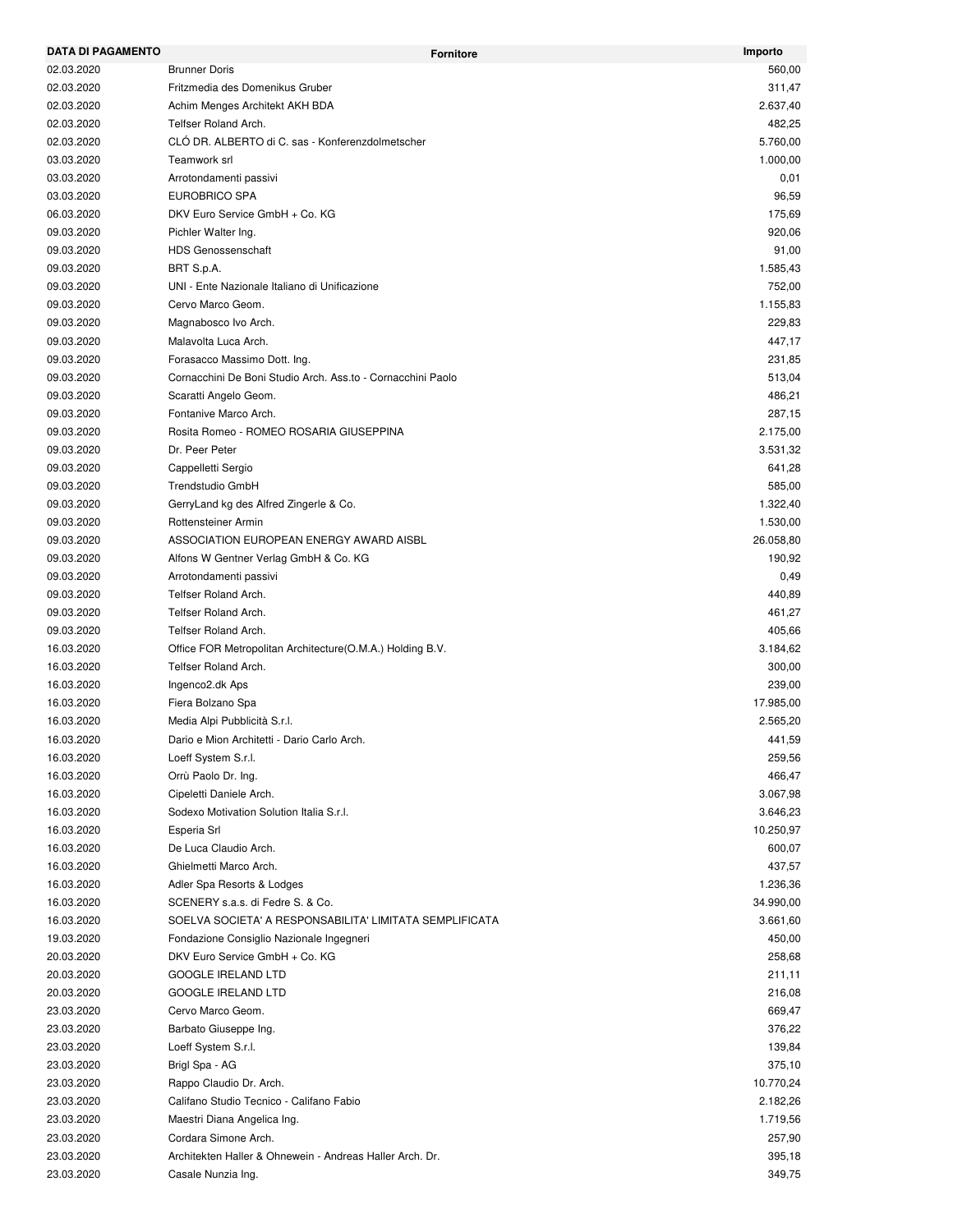| <b>DATA DI PAGAMENTO</b> | <b>Fornitore</b>                                                                                          | Importo   |
|--------------------------|-----------------------------------------------------------------------------------------------------------|-----------|
| 23.03.2020               | Sozietät Monauni Moser Zöschg - Zöschg Elmar                                                              | 1.373,13  |
| 23.03.2020               | ARBEITER FREIZEIT UND BILDUNGS - AFB Energieforum - Romen Christine                                       | 491,80    |
| 23.03.2020               | Calliari Roberto Ing.                                                                                     | 1.182,72  |
| 23.03.2020               | Capoccia Piero Ing.                                                                                       | 314,22    |
| 23.03.2020               | Baulos Architekten Wiedemair & Frena - Dr. Arch. Claudia Wiedemair; Dr. Arch. Harald Frena                | 680,52    |
| 23.03.2020               | <b>Folie Patrick</b>                                                                                      | 163,06    |
| 23.03.2020               | Bau- und Vermessungsbüro Schwarz & Passler                                                                | 831,66    |
| 23.03.2020               | Rappo Alexander Geom.                                                                                     | 1.168,93  |
| 23.03.2020               | <b>Buratti Snc</b>                                                                                        | 872,00    |
| 23.03.2020               | Parisi Davide                                                                                             | 920,00    |
| 23.03.2020               | LOGMEIN IRELAND LIMITED                                                                                   | 172,00    |
| 26.03.2020               | ADOBE SYSTEMS SOFTWARE IRELAND LTD                                                                        | 19,99     |
| 30.03.2020               | Telepass SPA                                                                                              | 2,07      |
| 30.03.2020               | Autostrade per l'Italia S.p.A.                                                                            | 73,28     |
| 30.03.2020               | Schnarf Lukas Geom.                                                                                       | 1.017,27  |
| 30.03.2020               | Mair Michael Per.Ind.                                                                                     | 124,74    |
| 30.03.2020               | Stecher Martin Arch.                                                                                      | 1.189,10  |
| 30.03.2020               | Cabini Giuseppe Arch.                                                                                     | 737,59    |
| 30.03.2020               | Nicom Securalarm Gmbh                                                                                     | 193,50    |
| 30.03.2020               | Barbato Giuseppe Ing.                                                                                     | 1.657,20  |
| 30.03.2020               | Palla Gabriela                                                                                            | 250,82    |
|                          | Bambini Annalisa Arch.                                                                                    | 269,48    |
| 30.03.2020               |                                                                                                           |           |
| 30.03.2020               | Loeff System S.r.l.                                                                                       | 357,76    |
| 30.03.2020               | Rizzi Lorenzo Ing.                                                                                        | 1.195,69  |
| 30.03.2020               | Chiarini Damiano Dott. Arch.                                                                              | 338,31    |
| 30.03.2020               | Strobl Thomas Dott. Ing.                                                                                  | 1.134,36  |
| 30.03.2020               | Gigli Davide Silvio Arch.                                                                                 | 464,25    |
| 30.03.2020               | Colonna Margherita Arch.                                                                                  | 243,56    |
| 30.03.2020               | Graiff Marco Ing.                                                                                         | 940,17    |
| 30.03.2020               | Rosita Romeo - ROMEO ROSARIA GIUSEPPINA                                                                   | 3.550,00  |
| 30.03.2020               | Longhetto Pierpaolo Arch.                                                                                 | 289,11    |
| 30.03.2020               | Trevisan Alessandro Arch.                                                                                 | 3.503,77  |
| 30.03.2020               | Calliari Roberto Ing.                                                                                     | 474,55    |
| 30.03.2020               | Baulos Architekten Wiedemair & Frena - Dr. Arch. Claudia Wiedemair; Dr. Arch. Harald Frena                | 1.779,91  |
| 30.03.2020               | Sallustio Rodolfo Maria Ing.                                                                              | 241,63    |
| 30.03.2020               | Stauder Martin Arch.                                                                                      | 952,21    |
| 30.03.2020               | FIRE FEDERAZIONE ITALIANA PER L'USO RAZIONALE DELL' ENERGIA                                               | 344,25    |
| 30.03.2020               | Bau- und Vermessungsbüro Schwarz & Passler                                                                | 1.966,80  |
| 30.03.2020               | Inggeo OHG - Inggeo OHG des Ing. jr. Walter Pichler und Geom. Gerhard Unterkalmsteiner                    | 492,03    |
| 30.03.2020               | ING. STUDIO BLASBICHLER G.M.B.H.                                                                          | 432,90    |
| 30.03.2020               | Bau- und Vermessungsbüro Schwarz & Passler                                                                | 831,66    |
| 30.03.2020               | Trevisan Alessandro Arch.                                                                                 | 752,47    |
| 31.03.2020               | Trenitalia S.p.a.                                                                                         | 257,18    |
| 06.04.2020               | DKV Euro Service GmbH + Co. KG                                                                            | 43,30     |
| 06.04.2020               | Gamper Stefan Arch.                                                                                       | 513,85    |
| 06.04.2020               | Athesia Druck GmbH                                                                                        | 1.800,00  |
| 06.04.2020               | Studio Tecnico Michele Carlini Dott. Ing. - Forti Alfredo, Graiff Marco                                   | 684,03    |
| 06.04.2020               | <b>WF Mechanik GmbH</b>                                                                                   | 10.720,00 |
| 06.04.2020               | <b>Brennercom AG</b>                                                                                      | 200,77    |
| 06.04.2020               | Institut fuer Wirtschaftsfoerderung der Handels-, Industie-, Handwerks- und - Landwirtschaftskammer Bozen | 129,00    |
| 06.04.2020               | Zeppelin Group GmbH                                                                                       | 100,00    |
| 06.04.2020               | Cervo Marco Geom.                                                                                         | 259,39    |
| 06.04.2020               | NRG ZERO S.r.l. - Giuliani Alessandro Ing.                                                                | 216,54    |
| 06.04.2020               | Neidhardt Carlo Federico Arch.                                                                            | 579,63    |
| 06.04.2020               | Brunner Irmgard Dr. Arch.                                                                                 | 1.694,05  |
| 06.04.2020               | Ausserhofer Georg Dr. Ing.                                                                                | 3.231,27  |
| 06.04.2020               | Colonna Margherita Arch.                                                                                  | 268,24    |
| 06.04.2020               | Galparoli Frida Arch.                                                                                     | 230,69    |
| 06.04.2020               | Schiappelli Zeno Arch.                                                                                    | 332,80    |
| 06.04.2020               | KONVERTO S.p.A.                                                                                           | 1.039,40  |
| 06.04.2020               | CASTIGLIONI & GITZL GMBH                                                                                  | 3.187,56  |
| 06.04.2020               | Cappelletti Sergio                                                                                        | 961,92    |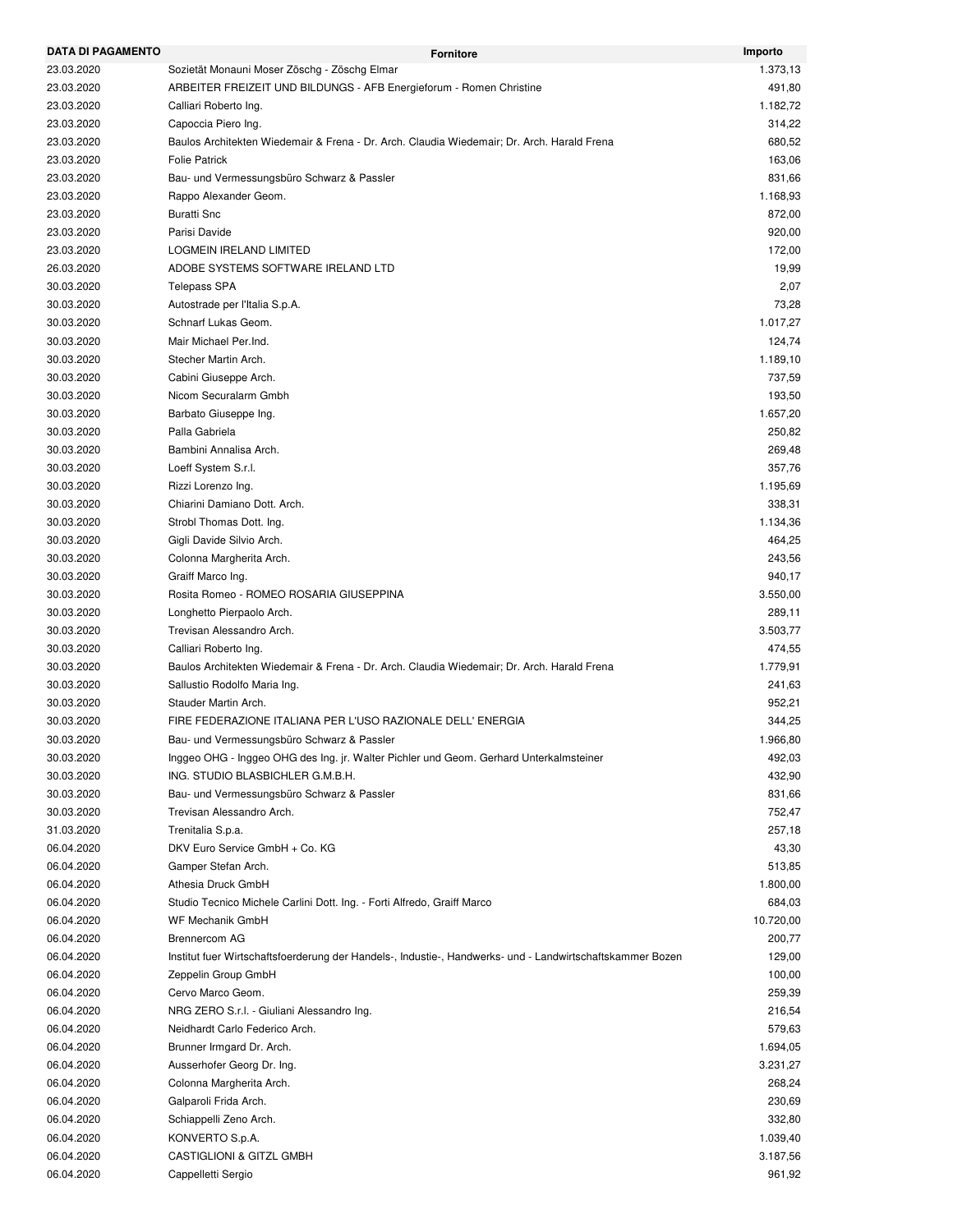| <b>DATA DI PAGAMENTO</b> | <b>Fornitore</b>                                                 | Importo   |
|--------------------------|------------------------------------------------------------------|-----------|
| 06.04.2020               | <b>Folie Patrick</b>                                             | 499,93    |
| 06.04.2020               | Dapoz Werner Dr. Arch.                                           | 662,35    |
| 06.04.2020               | Plankensteiner Michael Arch.                                     | 107,96    |
| 06.04.2020               | Rechenmacher Ulrich Ing.                                         | 771,27    |
| 07.04.2020               | Fondazione Consiglio Nazionale Ingegneri                         | 3.500,00  |
| 08.04.2020               | Sendinblue gmbh (Newsletter2Go)                                  | 2.808,00  |
| 09.04.2020               | Demetz Gerold Geom.                                              | 504,90    |
| 09.04.2020               | BRT S.p.A.                                                       | 531,41    |
| 09.04.2020               | Monteduro Zenone Arch.                                           | 752,30    |
| 09.04.2020               | Zancan Rodolfo Arch.                                             | 1.539,07  |
| 09.04.2020               | Gbz Express Srl - Gls-Parcel, Logistics & Express                | 125,22    |
| 09.04.2020               | Stuffer Oscar Ing.                                               | 934,14    |
| 09.04.2020               | Dapoz Werner Dr. Arch.                                           | 553,85    |
| 09.04.2020               | Colonna Margherita Arch.                                         | 10,73     |
| 09.04.2020               | Esperia Srl                                                      | 70,00     |
| 10.04.2020               | Fondazione Consiglio Nazionale Ingegneri                         | 900,00    |
| 10.04.2020               | FIRE FEDERAZIONE ITALIANA PER L'USO RAZIONALE DELL' ENERGIA      | 204,92    |
| 10.04.2020               | FIRE FEDERAZIONE ITALIANA PER L'USO RAZIONALE DELL' ENERGIA      | 45,08     |
| 20.04.2020               | Mair Michael Per.Ind.                                            | 516,10    |
| 20.04.2020               | Dario e Mion Architetti - Dario Carlo Arch.                      | 230,34    |
| 20.04.2020               | Cervo Marco Geom.                                                | 631,32    |
| 20.04.2020               | Stecher Martin Arch.                                             | 382,12    |
| 20.04.2020               | Geotecnica Srl - Giuseppe Mosconi Geom.                          | 2.900,00  |
| 20.04.2020               | Nagler Stefan Dr. Arch.                                          | 442,95    |
| 20.04.2020               | Paternoster Claudio Arch.                                        | 4.014,30  |
| 20.04.2020               | Gigli Davide Silvio Arch.                                        | 954,42    |
| 20.04.2020               | Forasacco Massimo Dott. Ing.                                     | 1.035,98  |
| 20.04.2020               | Sodexo Motivation Solution Italia S.r.l.                         | 4.097,28  |
| 20.04.2020               | CATERING & EVENTS BY SIMONE FRANCHINI                            | 600,00    |
| 20.04.2020               | Sozietät Monauni Moser Zöschg - Zöschg Elmar                     | 557,91    |
| 20.04.2020               | CONRAD ELECTRONIC ITALIA SRL                                     | 204,85    |
| 20.04.2020               | Capoccia Piero Ing.                                              | 657,84    |
| 20.04.2020               | <b>Folie Patrick</b>                                             | 416,88    |
| 20.04.2020               | Stauder Martin Arch.                                             | 497,21    |
| 20.04.2020               | NOI Spa                                                          | 40.812,00 |
| 20.04.2020               | INTESA SANPAOLO CASA S.P.A.                                      | 10,57     |
| 20.04.2020               | Geotecnica Srl - Giuseppe Mosconi Geom.                          | 1.462,80  |
| 20.04.2020               | Telfser Roland Arch.                                             | 391,75    |
| 21.04.2020               | <b>GOOGLE IRELAND LTD</b>                                        | 236,07    |
| 21.04.2020               | <b>GOOGLE IRELAND LTD</b>                                        | 220,14    |
| 27.04.2020               | Equus snc di Longo Günther                                       | 1.020,00  |
| 27.04.2020               | Telfser Roland Arch.                                             | 406,32    |
|                          | Telfser Roland Arch.                                             |           |
| 27.04.2020<br>27.04.2020 | Telfser Roland Arch.                                             | 484,13    |
|                          |                                                                  | 471,91    |
| 27.04.2020               | Stadtwerke Brixen AG                                             | 205,00    |
| 27.04.2020               | Vodafone Italia Spa                                              | 205,08    |
| 27.04.2020               | Cervo Marco Geom.                                                | 391,05    |
| 27.04.2020               | Malavolta Luca Arch.                                             | 310,33    |
| 27.04.2020               | T.E.P. S.r.I. - Tecnologia e Progetto - Giorgio Galbusera        | 110,00    |
| 27.04.2020               | Rovere Massimo Ing.                                              | 213,76    |
| 27.04.2020               | Orrù Paolo Dr. Ing.                                              | 410,34    |
| 27.04.2020               | Bergmeister s.r.l. - Arch. Prandini Nadia                        | 378,66    |
| 27.04.2020               | Gigli Davide Silvio Arch.                                        | 400,20    |
| 27.04.2020               | Metánoia studio di Di Benedetto Stefania - Di Benedetto Stefania | 249,55    |
| 27.04.2020               | Forasacco Massimo Dott. Ing.                                     | 109,89    |
| 27.04.2020               | Maestri Diana Angelica Ing.                                      | 885,89    |
| 27.04.2020               | Forti Nico Arch.                                                 | 342,02    |
| 27.04.2020               | ADOBE SYSTEMS SOFTWARE IRELAND LTD                               | 19,99     |
| 29.04.2020               | Arrotondamenti passivi                                           | 0,02      |
| 29.04.2020               | <b>Facebook Ireland Limited</b>                                  | 29,98     |
| 30.04.2020               | Fondazione Consiglio Nazionale Ingegneri                         | 750,00    |
| 04.05.2020               | Brennercom AG                                                    | 244,49    |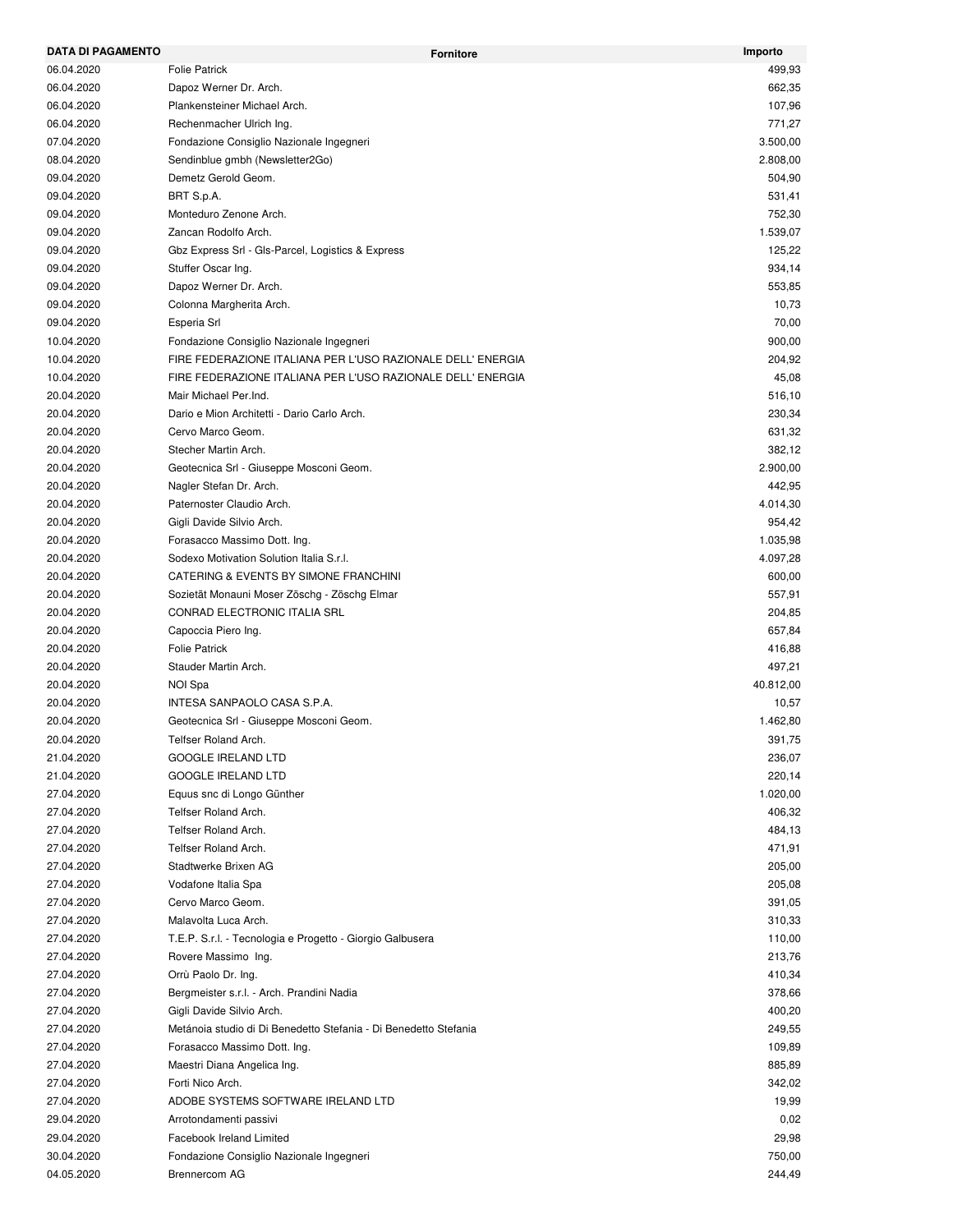| <b>DATA DI PAGAMENTO</b> | <b>Fornitore</b>                                                                       | Importo   |
|--------------------------|----------------------------------------------------------------------------------------|-----------|
| 04.05.2020               | BRT S.p.A.                                                                             | 229,88    |
| 04.05.2020               | Erlacher Ruben Ing.                                                                    | 726,47    |
| 04.05.2020               | Gbz Express Srl - Gls-Parcel, Logistics & Express                                      | 7,27      |
| 04.05.2020               | Nicom Securalarm Gmbh                                                                  | 193,50    |
| 04.05.2020               | Barbato Giuseppe Ing.                                                                  | 6.166,28  |
| 04.05.2020               | Wörndle Barbara Dr. Arch.                                                              | 518,64    |
| 04.05.2020               | Forasacco Massimo Dott. Ing.                                                           | 127,98    |
| 04.05.2020               | Maestri Diana Angelica Ing.                                                            | 392,17    |
| 04.05.2020               | Calliari Roberto Ing.                                                                  | 127,19    |
| 04.05.2020               | PUBLISCOOP PIÙ S.r.I.                                                                  | 4.000,00  |
| 04.05.2020               | Telfser Roland Arch.                                                                   | 432,06    |
| 04.05.2020               | Telfser Roland Arch.                                                                   | 406,32    |
| 05.05.2020               | Fondazione Consiglio Nazionale Ingegneri                                               | 900,00    |
| 11.05.2020               | Forti Nico Arch.                                                                       | 427,52    |
| 11.05.2020               | Stuffer Oscar Ing.                                                                     | 409,25    |
| 11.05.2020               | Orrù Paolo Dr. Ing.                                                                    | 865,26    |
| 11.05.2020               | Forasacco Massimo Dott. Ing.                                                           | 584,00    |
| 11.05.2020               | Maestri Diana Angelica Ing.                                                            | 473,66    |
| 11.05.2020               | Calliari Roberto Ing.                                                                  | 232,78    |
| 11.05.2020               | Dapoz Werner Dr. Arch.                                                                 | 511,55    |
| 11.05.2020               | NOI Spa                                                                                | 16.361,91 |
| 11.05.2020               | Rambelli Andrea Ing.                                                                   | 980,34    |
| 11.05.2020               | Inggeo OHG - Inggeo OHG des Ing. jr. Walter Pichler und Geom. Gerhard Unterkalmsteiner | 923,16    |
| 11.05.2020               | Sodexo Motivation Solution Italia S.r.l.                                               | 1.660,64  |
| 13.05.2020               | Hollu Italien Gmbh                                                                     | 71,44     |
| 13.05.2020               | <b>HYGAN GMBH</b>                                                                      | 377,67    |
| 14.05.2020               | Fondazione Consiglio Nazionale Ingegneri                                               | 300,00    |
| 18.05.2020               | Alpha & Beta Gen.mbH - Alpha Beta Piccadilly                                           | 360,00    |
| 18.05.2020               | Mair Michael Per.Ind.                                                                  | 533,86    |
| 18.05.2020               | Cervo Marco Geom.                                                                      | 441,91    |
| 18.05.2020               | Paternoster Claudio Arch.                                                              | 3.311,58  |
| 18.05.2020               | Orrù Paolo Dr. Ing.                                                                    | 459,58    |
| 18.05.2020               | Bergmeister s.r.l. - Arch. Prandini Nadia                                              | 1.271,74  |
|                          | <b>TEAMBLAU GMBH SRL</b>                                                               | 3.200,00  |
| 18.05.2020               |                                                                                        | 5.872,09  |
| 18.05.2020               | Zoli Prof. Avv. Carlo                                                                  |           |
| 18.05.2020               | LOGICAL SOFT S.R.L.                                                                    | 141,33    |
| 18.05.2020               | Sauerbruch Hutton Gesellschaft von Architekten mbH                                     | 2.500,00  |
| 18.05.2020               | Sauerbruch Hutton Gesellschaft von Architekten mbH                                     | 787.48    |
| 20.05.2020               | <b>GOOGLE IRELAND LTD</b>                                                              | 235,86    |
| 20.05.2020               | <b>GOOGLE IRELAND LTD</b>                                                              | 219,64    |
| 22.05.2020               | <b>AiCARR Educational Srl</b>                                                          | 17,60     |
| 25.05.2020               | Parisi Davide                                                                          | 800,00    |
| 25.05.2020               | Mair Michael Per.Ind.                                                                  | 405,01    |
| 25.05.2020               | Cervo Marco Geom.                                                                      | 431,75    |
| 25.05.2020               | Nicom Securalarm Gmbh                                                                  | 193,50    |
| 25.05.2020               | Orrù Paolo Dr. Ing.                                                                    | 457,62    |
| 25.05.2020               | Inggeo OHG - Inggeo OHG des Ing. jr. Walter Pichler und Geom. Gerhard Unterkalmsteiner | 379,02    |
| 25.05.2020               | Rohrer Madeleine                                                                       | 301,30    |
| 26.05.2020               | ADOBE SYSTEMS SOFTWARE IRELAND LTD                                                     | 19,99     |
| 29.05.2020               | Facebook Ireland Limited                                                               | 20,00     |
| 03.06.2020               | Fiera Bolzano Spa                                                                      | 786,80    |
| 03.06.2020               | <b>SYSTENT GMBH</b>                                                                    | 800,00    |
| 03.06.2020               | Brennercom AG                                                                          | 233,74    |
| 03.06.2020               | Dario e Mion Architetti - Dario Carlo Arch.                                            | 230,34    |
| 03.06.2020               | Orrù Paolo Dr. Ing.                                                                    | 865,41    |
| 03.06.2020               | Galparoli Frida Arch.                                                                  | 225,51    |
| 03.06.2020               | Maestri Diana Angelica Ing.                                                            | 461,03    |
| 03.06.2020               | Graiff Marco Ing.                                                                      | 2.707,95  |
| 03.06.2020               | Dr. Peer Peter                                                                         | 3.482,15  |
| 03.06.2020               | Kofler GmbH                                                                            | 540,00    |
| 03.06.2020               | Parisi Davide                                                                          | 800,00    |
| 03.06.2020               | Telfser Roland Arch.                                                                   | 538,94    |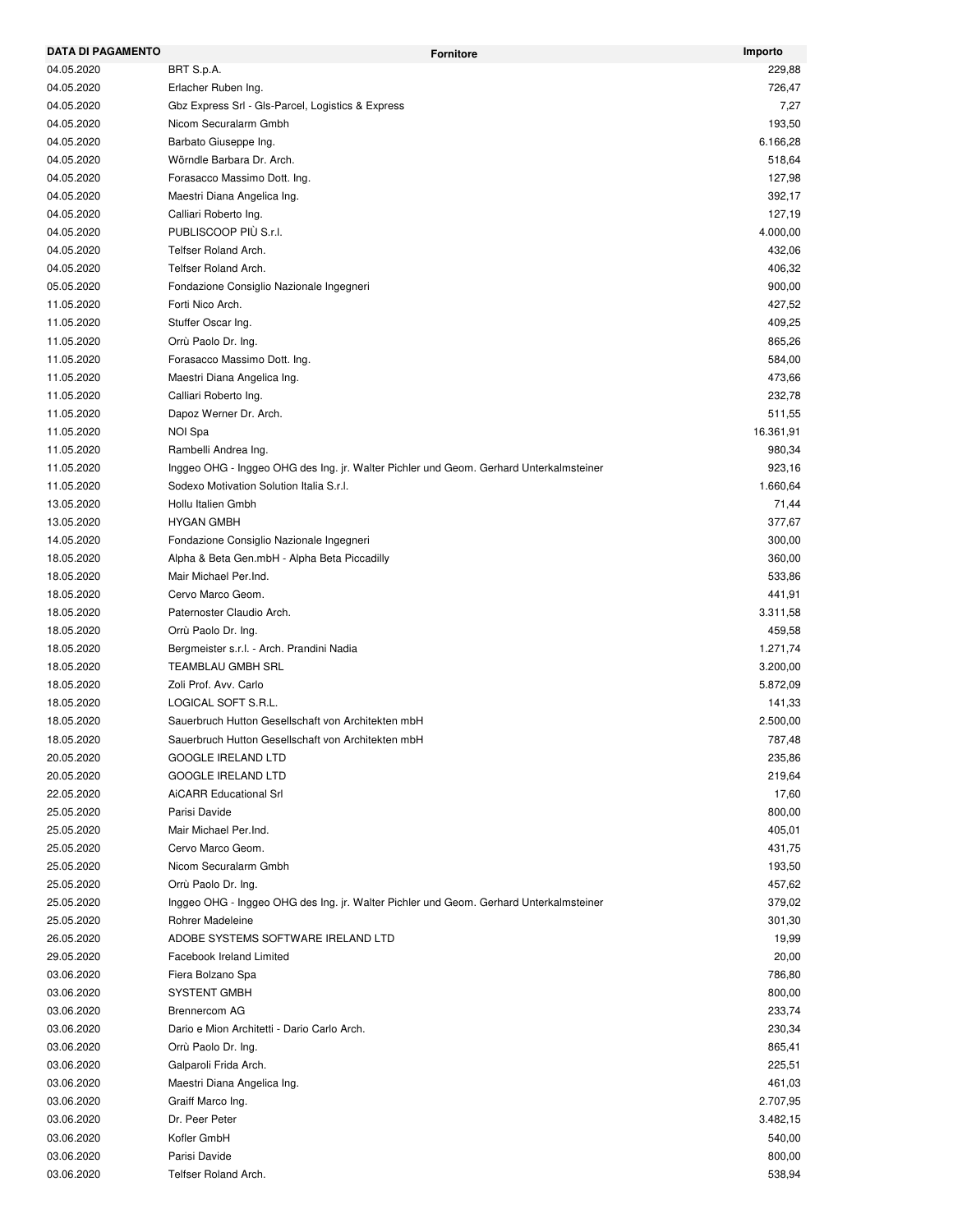| DATA DI PAGAMENTO |                                                         | Importo<br><b>Fornitore</b> |
|-------------------|---------------------------------------------------------|-----------------------------|
| 03.06.2020        | Telfser Roland Arch.                                    | 426,98                      |
| 03.06.2020        | Telfser Roland Arch.                                    | 484,89                      |
| 03.06.2020        | Telfser Roland Arch.                                    | 426,98                      |
| 08.06.2020        | Cervo Marco Geom.                                       | 487,65                      |
| 08.06.2020        | Sasso Alberto Arch.                                     | 219,79                      |
| 08.06.2020        | Colonna Margherita Arch.                                | 247,07                      |
| 08.06.2020        | De Luca Claudio Arch.                                   | 389,15                      |
| 08.06.2020        | Cornelio Sarah Arch.                                    | 1.870,47                    |
| 08.06.2020        | Dapoz Werner Dr. Arch.                                  | 1.517,74                    |
| 10.06.2020        | Fondazione Consiglio Nazionale Ingegneri                | 600,00                      |
| 15.06.2020        | Studio Degasperi Martinelli                             | 961,92                      |
| 15.06.2020        | Studio Degasperi Martinelli                             | 716,10                      |
| 15.06.2020        | Fiera Bolzano Spa                                       | 162,50                      |
| 15.06.2020        | Erlacher Ruben Ing.                                     | 758,85                      |
| 15.06.2020        | Cervo Marco Geom.                                       | 1.686,71                    |
| 15.06.2020        | Ausserhofer Georg Dr. Ing.                              | 485,16                      |
| 15.06.2020        | Galparoli Frida Arch.                                   | 225,51                      |
| 15.06.2020        | Califano Studio Tecnico - Califano Fabio                | 1.316,61                    |
| 15.06.2020        | De Luca Claudio Arch.                                   | 452,00                      |
| 15.06.2020        | Rosita Romeo - ROMEO ROSARIA GIUSEPPINA                 | 1.350,00                    |
| 15.06.2020        | Calliari Roberto Ing.                                   | 717,70                      |
| 15.06.2020        | ING. STUDIO BLASBICHLER G.M.B.H.                        | 800,00                      |
| 16.06.2020        | Pavan Alberto                                           | 300,00                      |
| 18.06.2020        | <b>GOOGLE IRELAND LTD</b>                               | 215,35                      |
| 18.06.2020        | <b>GOOGLE IRELAND LTD</b>                               | 57,19                       |
| 22.06.2020        | Telfser Roland Arch.                                    | 474,36                      |
| 22.06.2020        | Mair Michael Per.Ind.                                   | 435,16                      |
| 22.06.2020        | Dario e Mion Architetti - Dario Carlo Arch.             | 230,34                      |
| 22.06.2020        | Cervo Marco Geom.                                       | 865,99                      |
| 22.06.2020        | Nagler Stefan Dr. Arch.                                 | 895,95                      |
| 22.06.2020        | Palla Gabriela                                          | 501,64                      |
| 22.06.2020        | Gigli Davide Silvio Arch.                               | 944,73                      |
| 22.06.2020        | Scaratti Angelo Geom.                                   | 233,98                      |
| 22.06.2020        | Peretti Clara Ing.                                      | 832,00                      |
| 22.06.2020        | Maestri Diana Angelica Ing.                             | 461,03                      |
| 22.06.2020        | Cordara Simone Arch.                                    | 257,90                      |
| 22.06.2020        | Calliari Roberto Ing.                                   | 255,56                      |
| 22.06.2020        | Andreolli Luca Geom.                                    | 528,29                      |
| 22.06.2020        | Muscarella Rosalia Ing.                                 | 312,00                      |
| 22.06.2020        | Karl Pichler AG                                         | 182,65                      |
| 26.06.2020        | ADOBE SYSTEMS SOFTWARE IRELAND LTD                      | 19,99                       |
| 29.06.2020        | Fondazione Consiglio Nazionale Ingegneri                | 150,00                      |
| 29.06.2020        | Telfser Roland Arch.                                    | 474,73                      |
| 29.06.2020        | Telfser Roland Arch.                                    | 416,83                      |
| 29.06.2020        | Telfser Roland Arch.                                    | 446,93                      |
| 29.06.2020        | Energieinstitut Vorarlberg                              | 4.480,00                    |
| 29.06.2020        | Energieinstitut Vorarlberg                              | 812,00                      |
| 29.06.2020        | Dario e Mion Architetti - Dario Carlo Arch.             | 235,86                      |
| 29.06.2020        | Cervo Marco Geom.                                       | 599,35                      |
| 29.06.2020        | Nicom Securalarm Gmbh                                   | 222,50                      |
| 29.06.2020        | Gigli Davide Silvio Arch.                               | 442,95                      |
| 29.06.2020        | Maestri Diana Angelica Ing.                             | 450,99                      |
| 29.06.2020        | Cordara Simone Arch.                                    | 257,90                      |
| 29.06.2020        | Longhetto Pierpaolo Arch.                               | 252,94                      |
| 29.06.2020        | Sozietät Monauni Moser Zöschg - Zöschg Elmar            | 1.947,32                    |
| 29.06.2020        | CASTIGLIONI & GITZL GMBH                                | 3.187,56                    |
| 29.06.2020        | Vassanelli Cristiano                                    | 213,76                      |
| 29.06.2020        | Dapoz Werner Dr. Arch.                                  | 537,39                      |
| 29.06.2020        | Bildungshaus Lichtenburg - Stiftung St. Elisabeth       | 81,97                       |
| 29.06.2020        | <b>HYGAN GMBH</b>                                       | 341,02                      |
| 29.06.2020        | Hollu Italien Gmbh                                      | 126,00                      |
| 29.06.2020        | CARBOX OHG DES REISINGER BENJAMIN UND TSCHOLL ALEXANDER | 400,00                      |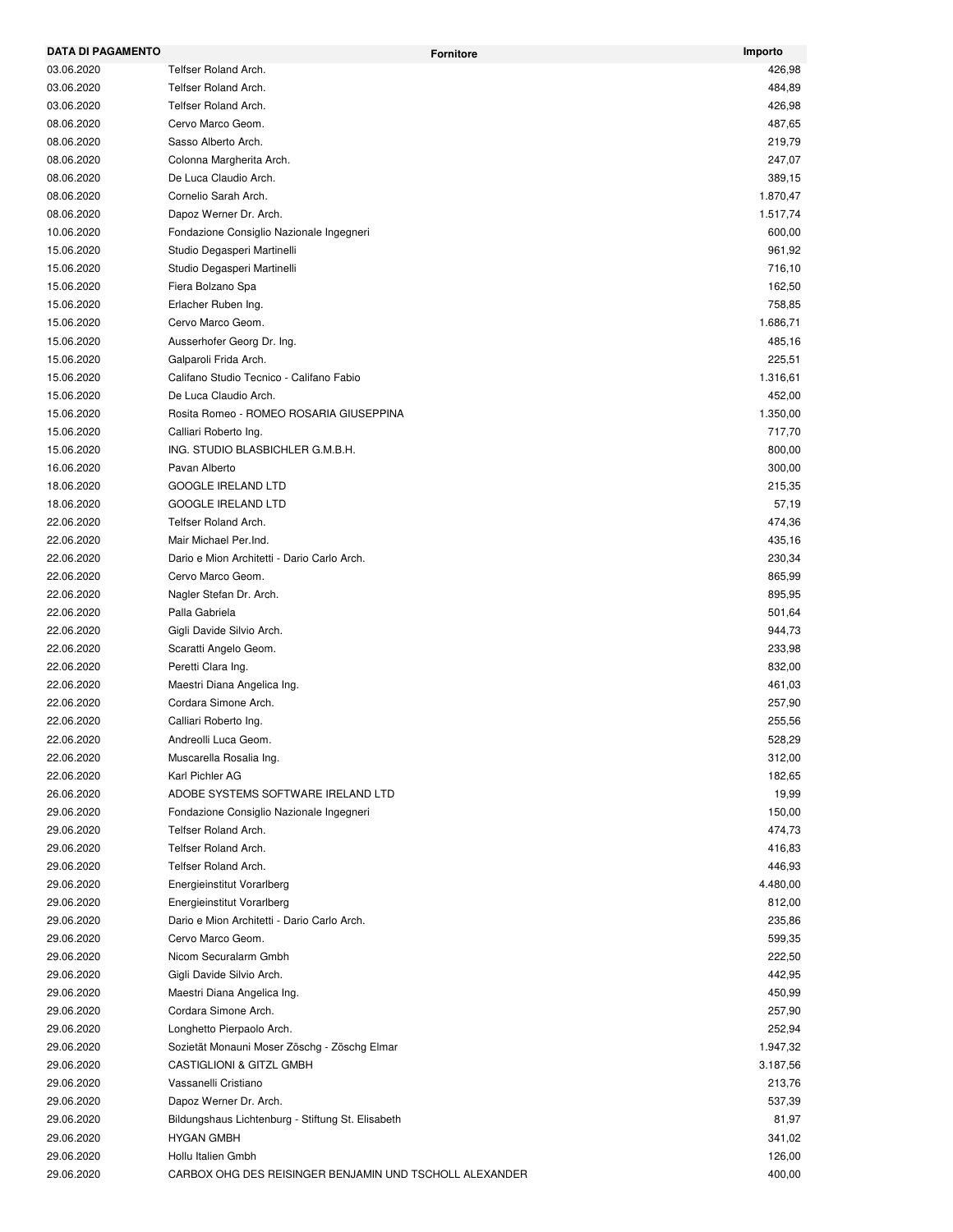| DATA DI PAGAMENTO |                                                         | Importo<br><b>Fornitore</b> |
|-------------------|---------------------------------------------------------|-----------------------------|
| 30.06.2020        | Telepass SPA                                            | 6,20                        |
| 30.06.2020        | Autostrade per l'Italia S.p.A.                          | 11,97                       |
| 06.07.2020        | Rondoni Matteo                                          | 400,00                      |
| 06.07.2020        | Telfser Roland Arch.                                    | 433,56                      |
| 06.07.2020        | Telfser Roland Arch.                                    | 140,53                      |
| 06.07.2020        | DKV Euro Service GmbH + Co. KG                          | 19,19                       |
| 06.07.2020        | Alpha & Beta Gen.mbH - Alpha Beta Piccadilly            | 160,20                      |
| 06.07.2020        | <b>Brennercom AG</b>                                    | 243,36                      |
| 06.07.2020        | Cervo Marco Geom.                                       | 638,99                      |
| 06.07.2020        | Forti Nico Arch.                                        | 342,02                      |
| 06.07.2020        | Rizzi Lorenzo Ing.                                      | 213,76                      |
| 06.07.2020        | Brunner Irmgard Dr. Arch.                               | 1.078,24                    |
| 06.07.2020        | De Luca Claudio Arch.                                   | 475,11                      |
| 06.07.2020        | Calliari Roberto Ing.                                   | 1.740,11                    |
| 08.07.2020        | ADOBE SYSTEMS SOFTWARE IRELAND LTD                      | 269,99                      |
| 13.07.2020        | Fiera Bolzano Spa                                       | 2.058,50                    |
| 13.07.2020        | WF Mechanik GmbH                                        | 44,50                       |
| 13.07.2020        | Vodafone Italia Spa                                     | 205,08                      |
| 13.07.2020        | Gbz Express Srl - Gls-Parcel, Logistics & Express       | 51,31                       |
| 13.07.2020        | NRG ZERO S.r.l. - Giuliani Alessandro Ing.              | 1.500,00                    |
| 13.07.2020        | Paternoster Claudio Arch.                               | 2.645,10                    |
| 13.07.2020        | Orrù Paolo Dr. Ing.                                     | 400,41                      |
| 13.07.2020        | Comploj Vieider Lorenzon Lechner Zanellato              | 8.515,09                    |
| 13.07.2020        | Micheli Anita Arch.                                     | 424,49                      |
| 13.07.2020        | Wörndle Barbara Dr. Arch.                               | 845,17                      |
| 13.07.2020        | Forasacco Massimo Dott. Ing.                            | 118,43                      |
| 13.07.2020        | Scaratti Angelo Geom.                                   | 259,90                      |
| 13.07.2020        | Galparoli Frida Arch.                                   | 225,89                      |
| 13.07.2020        | Sodexo Motivation Solution Italia S.r.l.                | 1.373,52                    |
| 13.07.2020        | De Luca Claudio Arch.                                   | 911,47                      |
| 13.07.2020        | KONVERTO S.p.A.                                         | 142,20                      |
| 13.07.2020        | Sozietät Monauni Moser Zöschg - Zöschg Elmar            | 430,88                      |
| 13.07.2020        | ASSOCIAZIONE CASACLIMA NETWORK LAZIO                    | 716,00                      |
| 13.07.2020        | Andreolli Luca Geom.                                    | 1.839,80                    |
| 13.07.2020        | <b>TYRE RETAIL SRL</b>                                  | 70,80                       |
| 13.07.2020        | EXRG srl - Nilan / EXRG                                 | 1.020,00                    |
| 13.07.2020        | Telfser Roland Arch.                                    | 561,87                      |
| 13.07.2020        | Telfser Roland Arch.                                    | 484,89                      |
| 14.07.2020        | Fondazione Consiglio Nazionale Ingegneri                | 150,00                      |
| 14.07.2020        | Fondazione Consiglio Nazionale Ingegneri                | 150,00                      |
| 14.07.2020        | Fondazione Consiglio Nazionale Ingegneri                | 150,00                      |
| 14.07.2020        | Fondazione Consiglio Nazionale Ingegneri                | 150,00                      |
| 17.07.2020        | UNI - Ente Nazionale Italiano di Unificazione           | 300,00                      |
| 17.07.2020        | Facebook Ireland Limited                                | 40,00                       |
| 20.07.2020        | Micheli Anita Arch.                                     | 3,20                        |
| 20.07.2020        | ASSOCIATION EUROPEAN ENERGY AWARD AISBL                 | 4.000,00                    |
| 20.07.2020        | Telfser Roland Arch.                                    | 432,25                      |
| 20.07.2020        | Orrù Paolo Dr. Ing.                                     | 262,58                      |
| 20.07.2020        | Bergmeister s.r.l. - Arch. Prandini Nadia               | 790,13                      |
| 20.07.2020        | Ganz Stefania Arch.                                     | 331,84                      |
| 20.07.2020        | Gigli Davide Silvio Arch.                               | 1.039,40                    |
| 20.07.2020        | Forasacco Massimo Dott. Ing.                            | 389,65                      |
| 20.07.2020        | Maestri Diana Angelica Ing.                             | 1.426,26                    |
|                   |                                                         |                             |
| 20.07.2020        | Eurac Research - Accademia Europea-Europäische Akademie | 1.400,00                    |
| 20.07.2020        | Calliari Roberto Ing.                                   | 591,15                      |
| 20.07.2020        | Dapoz Werner Dr. Arch.                                  | 483,14                      |
| 20.07.2020        | Alumix srl                                              | 107,09                      |
| 20.07.2020        | DKV Euro Service GmbH + Co. KG                          | 90,56                       |
| 20.07.2020        | <b>GOOGLE IRELAND LTD</b>                               | 398,11                      |
| 23.07.2020        | Grand Hotel Vittoria di Paola Gamba                     | 103,09                      |
| 26.07.2020        | ADOBE SYSTEMS SOFTWARE IRELAND LTD                      | 19,99                       |
| 27.07.2020        | Telfser Roland Arch.                                    | 475,30                      |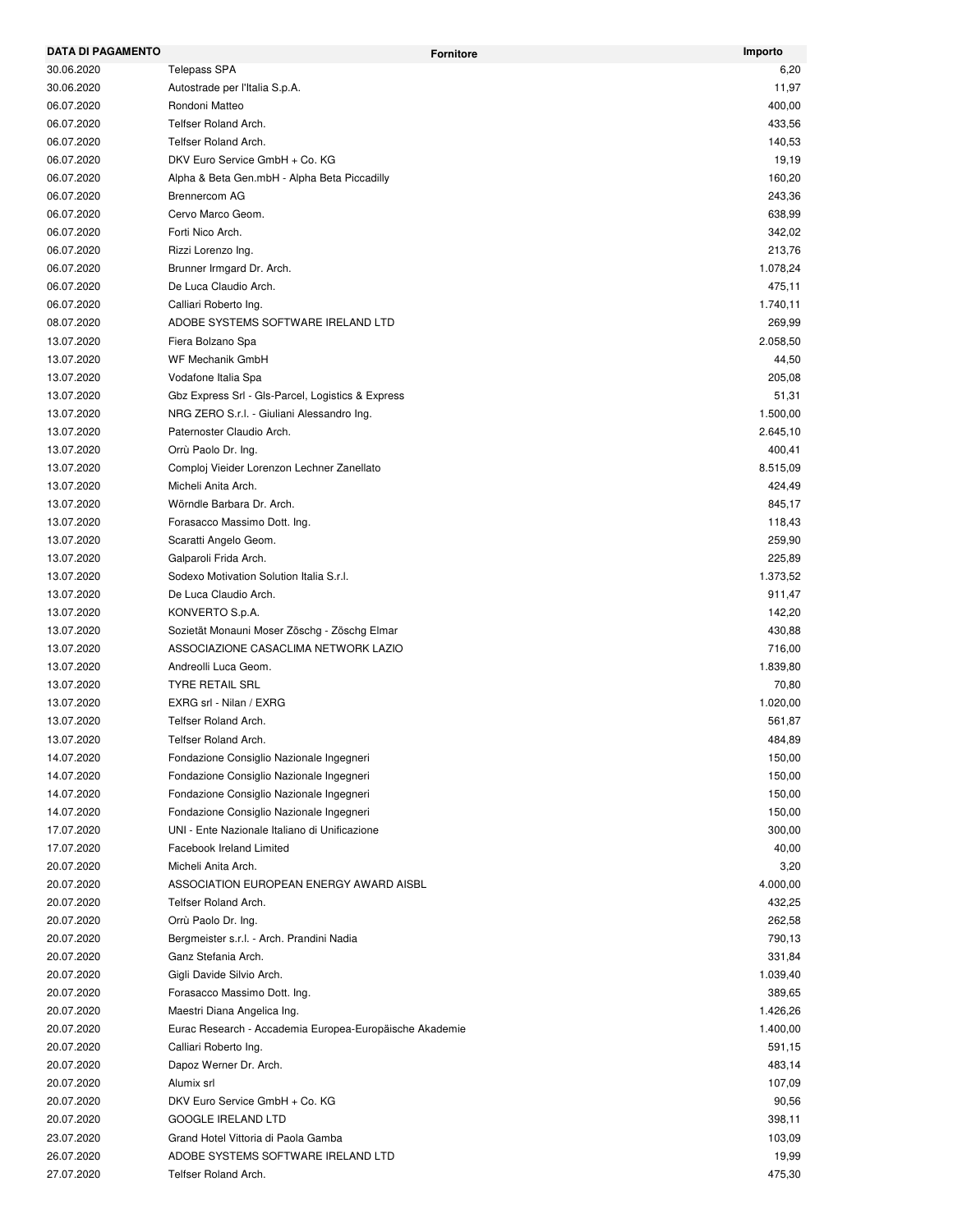| <b>DATA DI PAGAMENTO</b> | <b>Fornitore</b>                                                  | Importo   |
|--------------------------|-------------------------------------------------------------------|-----------|
| 27.07.2020               | Telfser Roland Arch.                                              | 106,88    |
| 27.07.2020               | Dario e Mion Architetti - Dario Carlo Arch.                       | 252,56    |
| 27.07.2020               | Cervo Marco Geom.                                                 | 1.000,74  |
| 27.07.2020               | Tüv Italia Srl -                                                  | 1.332,00  |
| 27.07.2020               | APE FVG - Agenzia per l'Energia del Friuli Venezia Giulia         | 1.188,00  |
| 27.07.2020               | Bergmeister s.r.l. - Arch. Prandini Nadia                         | 366,44    |
| 27.07.2020               | Bianchi Alessandra Arch.                                          | 419,68    |
| 27.07.2020               | Ganz Stefania Arch.                                               | 229,93    |
| 27.07.2020               | Klammsteiner Norbert Ing.                                         | 855,04    |
| 27.07.2020               | Gigli Davide Silvio Arch.                                         | 1.733,58  |
| 27.07.2020               | Roche Guido Arch.                                                 | 213,76    |
| 27.07.2020               | Calliari Roberto Ing.                                             | 567,53    |
| 27.07.2020               | Dapoz Werner Dr. Arch.                                            | 886,36    |
| 27.07.2020               | Stauder Martin Arch.                                              | 934,14    |
| 27.07.2020               | Plankensteiner Michael Arch.                                      | 118,22    |
| 27.07.2020               | Fronius Italia Srl                                                | 600,00    |
| 29.07.2020               | Facebook Ireland Limited                                          | 16,87     |
| 30.07.2020               | <b>Telepass SPA</b>                                               | 2,07      |
| 30.07.2020               | Autostrade per l'Italia S.p.A.                                    | 110,33    |
| 03.08.2020               | <b>Brennercom AG</b>                                              | 246,04    |
| 03.08.2020               | Mair Michael Per.Ind.                                             | 921,10    |
| 03.08.2020               | BRT S.p.A.                                                        | 490,81    |
| 03.08.2020               | Cervo Marco Geom.                                                 | 876,85    |
| 03.08.2020               | Nicom Securalarm Gmbh                                             | 193,50    |
| 03.08.2020               | Di Pillo Carlo Arch.                                              | 589,28    |
| 03.08.2020               | Orrù Paolo Dr. Ing.                                               | 1.353,42  |
| 03.08.2020               | Progetto e Ambiente di Cavallazzi Matteo Ing. - Cavallazzi Matteo | 241,89    |
| 03.08.2020               | Bergmeister s.r.l. - Arch. Prandini Nadia                         | 1.220,76  |
| 03.08.2020               | Forasacco Massimo Dott. Ing.                                      | 456,02    |
| 03.08.2020               | Scaratti Angelo Geom.                                             | 244,86    |
| 03.08.2020               | Maestri Diana Angelica Ing.                                       | 943,28    |
| 03.08.2020               | Architekten Haller & Ohnewein - Andreas Haller Arch. Dr.          | 3.963,28  |
| 03.08.2020               | Rosita Romeo - ROMEO ROSARIA GIUSEPPINA                           | 2.550,00  |
| 03.08.2020               | Longhetto Pierpaolo Arch.                                         | 289,11    |
| 03.08.2020               | Calliari Roberto Ing.                                             | 614,46    |
| 03.08.2020               | Cappelletti Sergio                                                | 961,92    |
| 03.08.2020               | <b>TINKHAUSER GMBH</b>                                            | 124,50    |
| 03.08.2020               | NOI Spa                                                           | 40.632,00 |
| 03.08.2020               | Rambelli Andrea Ing.                                              | 1.819,18  |
| 03.08.2020               | Telfser Roland Arch.                                              | 596,73    |
| 03.08.2020               | Telfser Roland Arch.                                              | 633,95    |
| 03.08.2020               | Telfser Roland Arch.                                              | 545,09    |
| 03.08.2020               | Telfser Roland Arch.                                              | 476,31    |
| 04.08.2020               | Poste Italiane S.p.A.                                             | 386,00    |
| 04.08.2020               | DKV Euro Service GmbH + Co. KG                                    | 102,79    |
| 04.08.2020               | Europäisches Forum Alpbach gemeinnütziger Verein                  | 90,00     |
| 10.08.2020               | Telfser Roland Arch.                                              | 433,56    |
| 10.08.2020               | Telfser Roland Arch.                                              | 599,55    |
| 10.08.2020               | Geotecnica Srl - Giuseppe Mosconi Geom.                           | 810,26    |
| 10.08.2020               | Nagler Stefan Dr. Arch.                                           | 438,93    |
| 10.08.2020               | Gbz Express Srl - Gls-Parcel, Logistics & Express                 | 26,97     |
| 10.08.2020               | Malavolta Luca Arch.                                              | 284,08    |
| 10.08.2020               | Paternoster Claudio Arch.                                         | 1.599,22  |
| 10.08.2020               | Brunner Irmgard Dr. Arch.                                         | 1.134,00  |
| 10.08.2020               | Bianchi Alessandra Arch.                                          | 231,80    |
| 10.08.2020               | Micheli Anita Arch.                                               | 3.792,25  |
| 10.08.2020               | Califano Studio Tecnico - Califano Fabio                          | 443,08    |
|                          | Sodexo Motivation Solution Italia S.r.l.                          | 2.296,96  |
| 10.08.2020               |                                                                   |           |
| 10.08.2020               | Ghielmetti Marco Arch.                                            | 772,54    |
| 10.08.2020               | KONVERTO S.p.A.                                                   | 35,00     |
| 10.08.2020               | Cornelio Sarah Arch.                                              | 2.480,38  |
| 10.08.2020               | Calliari Roberto Ing.                                             | 854,51    |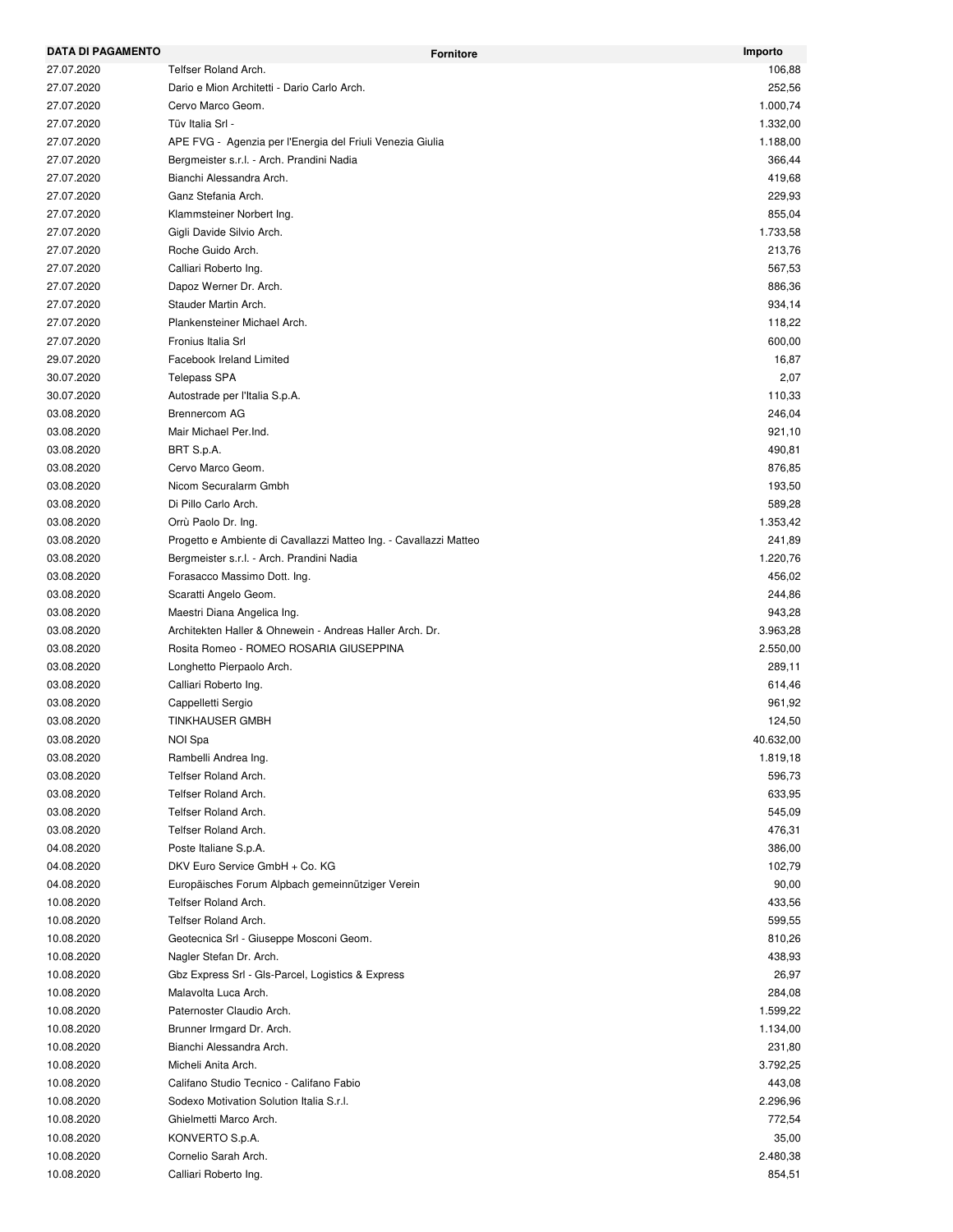| <b>DATA DI PAGAMENTO</b> | <b>Fornitore</b>                                                                                 | Importo  |
|--------------------------|--------------------------------------------------------------------------------------------------|----------|
| 10.08.2020               | Andreolli Luca Geom.                                                                             | 459,79   |
| 10.08.2020               | Dapoz Werner Dr. Arch.                                                                           | 525,89   |
| 10.08.2020               | Stauder Martin Arch.                                                                             | 612,68   |
| 10.08.2020               | Rappo Alexander Geom.                                                                            | 6.431,54 |
| 10.08.2020               | Rambelli Andrea Ing.                                                                             | 486,36   |
| 12.08.2020               | Progetto e Ambiente di Cavallazzi Matteo Ing. - Cavallazzi Matteo                                | 241,89   |
| 12.08.2020               | LinkedIn Ireland Unlimited Company                                                               | 122,00   |
| 17.08.2020               | Geotecnica Srl - Giuseppe Mosconi Geom.                                                          | 600,00   |
| 17.08.2020               | Greifenegg Michaela Arch.                                                                        | 495,20   |
| 17.08.2020               | Brunner Irmgard Dr. Arch.                                                                        | 432,90   |
| 17.08.2020               | Sasso Alberto Arch.                                                                              | 261,98   |
| 17.08.2020               | Peretti Clara Ing.                                                                               | 416,00   |
| 17.08.2020               | De Luca Claudio Arch.                                                                            | 406,22   |
| 17.08.2020               | Rosita Romeo - ROMEO ROSARIA GIUSEPPINA                                                          | 1.900,00 |
| 17.08.2020               | FOTO ATELIER DER HALLER SIGRID                                                                   | 80,00    |
| 17.08.2020               | Dapoz Werner Dr. Arch.                                                                           | 235,14   |
| 17.08.2020               | Stoll Margareth - Stoll Margareth                                                                | 5.303,95 |
| 17.08.2020               | Irene SB Srl                                                                                     | 1.500,00 |
| 17.08.2020               | Telfser Roland Arch.                                                                             | 450,29   |
| 17.08.2020               | Telfser Roland Arch.                                                                             | 416,83   |
| 17.08.2020               | Telfser Roland Arch.                                                                             | 416,83   |
| 19.08.2020               | <b>GOOGLE IRELAND LTD</b>                                                                        | 238,36   |
| 19.08.2020               | <b>GOOGLE IRELAND LTD</b>                                                                        | 192,30   |
| 20.08.2020               | DKV Euro Service GmbH + Co. KG                                                                   | 101,94   |
| 21.08.2020               | <b>Facebook Ireland Limited</b>                                                                  | 40,00    |
| 24.08.2020               | Borini Mattia Carel                                                                              | 2.880,00 |
| 24.08.2020               | Dario e Mion Architetti - Dario Carlo Arch.                                                      | 221,29   |
| 24.08.2020               | Vodafone Italia Spa                                                                              | 205,08   |
| 24.08.2020               | Cervo Marco Geom.                                                                                | 590,66   |
| 24.08.2020               | Barbato Giuseppe Ing.                                                                            | 2.811,76 |
| 24.08.2020               | Loeff System S.r.l.                                                                              | 28,68    |
| 24.08.2020               | Paternoster Claudio Arch.                                                                        | 505,42   |
| 24.08.2020               | Ausserhofer Georg Dr. Ing.                                                                       | 401,52   |
| 24.08.2020               | Forasacco Massimo Dott. Ing.                                                                     | 444,96   |
|                          |                                                                                                  |          |
| 24.08.2020               | Galparoli Frida Arch.<br>Cordara Simone Arch.                                                    | 484,62   |
| 24.08.2020               |                                                                                                  | 263,66   |
| 24.08.2020               | Vassanelli Cristiano                                                                             | 213,76   |
| 24.08.2020               | <b>Folie Patrick</b>                                                                             | 440,32   |
| 24.08.2020               | Stauder Martin Arch.                                                                             | 926,10   |
| 24.08.2020               | Kaserer Andreas Stefan Geom.                                                                     | 1.289,84 |
| 24.08.2020               | Inserzioni pubblicitarie                                                                         | 20,00    |
| 24.08.2020               | HEISEN MEDIEN GMBH & CO KG - HEISEN MEDIEN GMBH & CO KG                                          | 139,10   |
| 25.08.2020               | Ordine degli Architetti Pianificatori Paesaggisti Conservatoridella provincia di Pesaro e Urbino | 150,00   |
| 26.08.2020               | ADOBE SYSTEMS SOFTWARE IRELAND LTD                                                               | 19,99    |
| 26.08.2020               | Fondazione Consiglio Nazionale Ingegneri                                                         | 150,00   |
| 26.08.2020               | Fondazione Consiglio Nazionale Ingegneri                                                         | 150,00   |
| 26.08.2020               | Fondazione Consiglio Nazionale Ingegneri                                                         | 150,00   |
| 27.08.2020               | Fondazione Consiglio Nazionale Ingegneri                                                         | 450,00   |
| 28.08.2020               | Facebook Ireland Limited                                                                         | 20,00    |
| 31.08.2020               | Schnarf Lukas Geom.                                                                              | 4.110,43 |
| 31.08.2020               | <b>Brennercom AG</b>                                                                             | 241,35   |
| 31.08.2020               | Zeppelin Group GmbH                                                                              | 350,00   |
| 31.08.2020               | Dario e Mion Architetti - Dario Carlo Arch.                                                      | 233,85   |
| 31.08.2020               | Cervo Marco Geom.                                                                                | 436,84   |
| 31.08.2020               | Bergmeister s.r.l. - Arch. Prandini Nadia                                                        | 1.457,97 |
| 31.08.2020               | COMPLOJ DR. LODOVICO - Wirtschaftsprüfer und Steuerberater                                       | 4.850,62 |
| 31.08.2020               | Scaratti Angelo Geom.                                                                            | 707,32   |
| 31.08.2020               | Sodexo Motivation Solution Italia S.r.l.                                                         | 3.639,44 |
| 31.08.2020               | Rosita Romeo - ROMEO ROSARIA GIUSEPPINA                                                          | 2.375,00 |
| 31.08.2020               | Sozietät Monauni Moser Zöschg - Zöschg Elmar                                                     | 450,52   |
| 31.08.2020               | ARBEITER FREIZEIT UND BILDUNGS - AFB Energieforum - Romen Christine                              | 245,90   |
| 31.08.2020               | Cornelio Sarah Arch.                                                                             | 398,43   |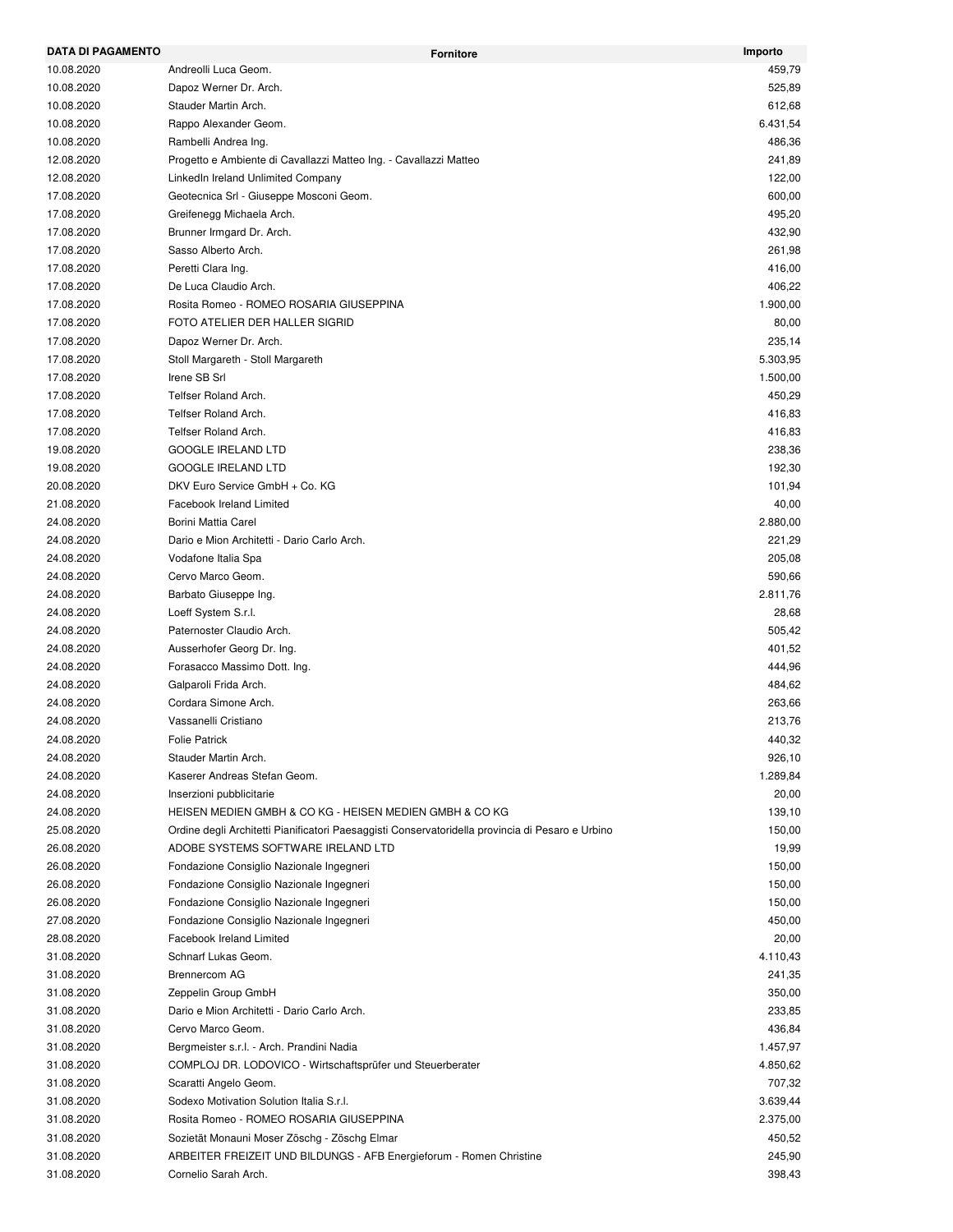| <b>DATA DI PAGAMENTO</b> | <b>Fornitore</b>                                                 | Importo   |
|--------------------------|------------------------------------------------------------------|-----------|
| 31.08.2020               | Calliari Roberto Ing.                                            | 1.603,20  |
| 31.08.2020               | Stauder Martin Arch.                                             | 1.031,77  |
| 31.08.2020               | Schmidt Paul Dr. Ing.                                            | 4.197,28  |
| 31.08.2020               | HEISEN MEDIEN GMBH & CO KG - HEISEN MEDIEN GMBH & CO KG          | 139,10    |
| 31.08.2020               | Telfser Roland Arch.                                             | 437,89    |
| 31.08.2020               | Telfser Roland Arch.                                             | 454,81    |
| 31.08.2020               | <b>Telepass SPA</b>                                              | 2,07      |
| 31.08.2020               | Autostrade per l'Italia S.p.A.                                   | 112,70    |
| 01.09.2020               | LinkedIn Ireland Unlimited Company                               | 75,04     |
| 03.09.2020               | Trenitalia S.p.a.                                                | 37,18     |
| 04.09.2020               | A.P.I.M.A. - Ordine dei Periti Industriali di Pesaro e Urbino    | 150,00    |
| 04.09.2020               | DKV Euro Service GmbH + Co. KG                                   | 91,12     |
| 07.09.2020               | Schnarf Lukas Geom.                                              | 3.562,13  |
| 07.09.2020               | Athesia Druck GmbH                                               | 527,00    |
| 07.09.2020               | WF Mechanik GmbH                                                 | 161,60    |
| 07.09.2020               | Dario e Mion Architetti - Dario Carlo Arch.                      | 327,17    |
| 07.09.2020               | BRT S.p.A.                                                       | 226,10    |
| 07.09.2020               | Benedikter Manuel Arch.                                          | 897,79    |
| 07.09.2020               | Gbz Express Srl - Gls-Parcel, Logistics & Express                | 7,16      |
| 07.09.2020               | Nicom Securalarm Gmbh                                            | 193,50    |
| 07.09.2020               | Metánoia studio di Di Benedetto Stefania - Di Benedetto Stefania | 339,50    |
| 07.09.2020               | KONVERTO S.p.A.                                                  | 75,00     |
| 07.09.2020               | <b>Spes Consulting Srl</b>                                       | 1.500,00  |
| 07.09.2020               | Dr. Peer Peter                                                   | 3.441,54  |
| 07.09.2020               | AGREEN consulenze Srls - Grilli Alessandro Dott.                 | 300,00    |
| 07.09.2020               | Cornelio Sarah Arch.                                             | 138,93    |
| 07.09.2020               | Calliari Roberto Ing.                                            | 419,19    |
| 07.09.2020               | Cappelletti Sergio                                               | 1.068,80  |
| 07.09.2020               | Ticci Sara Ing.                                                  | 320,94    |
| 07.09.2020               | EXRG srl - Nilan / EXRG                                          | 920,00    |
| 08.09.2020               | Trotec International Gmbh & C.                                   | 69,95     |
| 10.09.2020               | Fond. Spazio Reale - Casa per ferie la Cittadella                | 134,20    |
| 10.09.2020               | Zoom Video Communication Inc.                                    | 13,99     |
| 11.09.2020               | LinkedIn Ireland Unlimited Company                               | 25,03     |
| 14.09.2020               | Demetz Gerold Geom.                                              | 504,90    |
| 14.09.2020               | Media Alpi Pubblicità S.r.l.                                     | 803,20    |
| 14.09.2020               | Cervo Marco Geom.                                                | 1.417,20  |
|                          |                                                                  | 380,61    |
| 14.09.2020<br>14.09.2020 | Rechenmacher Ulrich Ing.<br>Brunner Irmgard Dr. Arch.            |           |
|                          |                                                                  | 1.930,56  |
| 14.09.2020               | Bianchi Alessandra Arch.                                         | 212,43    |
| 14.09.2020               | Micheli Anita Arch.                                              | 584,00    |
| 14.09.2020               | Ganz Stefania Arch.                                              | 260,88    |
| 14.09.2020               | Colonna Margherita Arch.                                         | 256,03    |
| 14.09.2020               | Forasacco Massimo Dott. Ing.                                     | 1.209,70  |
| 14.09.2020               | Bonotto Mauro Arch.                                              | 218,11    |
| 14.09.2020               | Galparoli Frida Arch.                                            | 256,20    |
| 14.09.2020               | Califano Studio Tecnico - Califano Fabio                         | 445,06    |
| 14.09.2020               | De Luca Claudio Arch.                                            | 449,99    |
| 14.09.2020               | Sozietät Monauni Moser Zöschg - Zöschg Elmar                     | 881,39    |
| 14.09.2020               | <b>Folie Patrick</b>                                             | 499,93    |
| 14.09.2020               | Stauder Martin Arch.                                             | 461,03    |
| 14.09.2020               | Rambelli Andrea Ing.                                             | 576,86    |
| 14.09.2020               | Telfser Roland Arch.                                             | 300,00    |
| 14.09.2020               | Telfser Roland Arch.                                             | 566,46    |
| 14.09.2020               | Mobzilla - Rome Electronics SRL                                  | 598,80    |
| 16.09.2020               | <b>GOOGLE IRELAND LTD</b>                                        | 263,51    |
| 16.09.2020               | <b>GOOGLE IRELAND LTD</b>                                        | 176,00    |
| 17.09.2020               | LinkedIn Ireland Unlimited Company                               | 37,52     |
| 18.09.2020               | Cortina Resort S.r.I Hotel Cruiser                               | 197,23    |
| 21.09.2020               | Libera Università di Bolzano                                     | 20.000,00 |
| 21.09.2020               | Politecnico di Milano Dip. B.E.S.T.                              | 3.000,00  |
| 21.09.2020               | Cervo Marco Geom.                                                | 300,00    |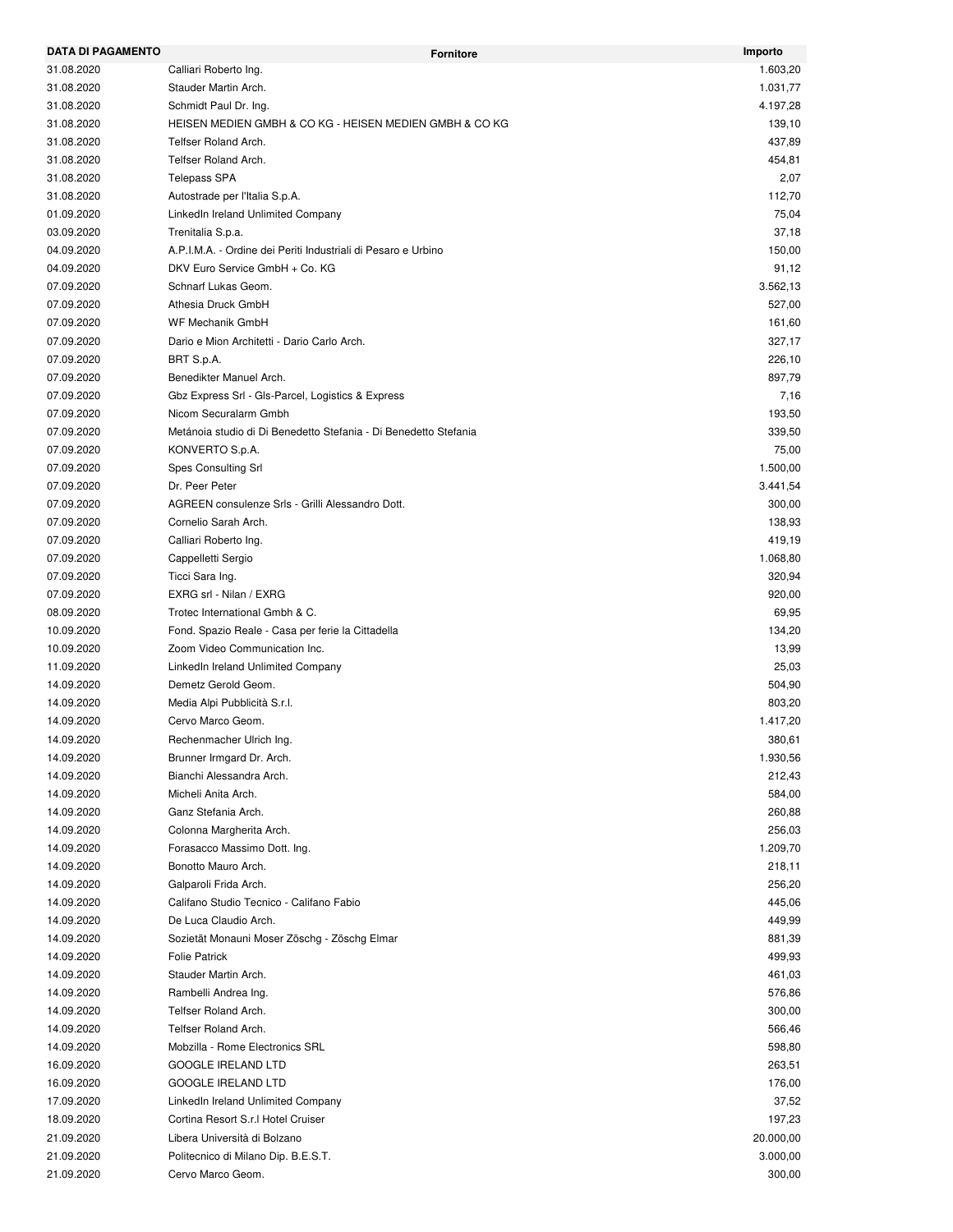| <b>DATA DI PAGAMENTO</b> |                                                                               | <b>Fornitore</b> | Importo  |
|--------------------------|-------------------------------------------------------------------------------|------------------|----------|
| 21.09.2020               | Zancan Rodolfo Arch.                                                          |                  | 1.795,58 |
| 21.09.2020               | Friedl Raffeiner Grafik Studio des Friedrich Raffeiner                        |                  | 1.330,00 |
| 21.09.2020               | Orrù Paolo Dr. Ing.                                                           |                  | 2.659,87 |
| 21.09.2020               | Brunner Irmgard Dr. Arch.                                                     |                  | 475,11   |
| 21.09.2020               | Sozietät Monauni Moser Zöschg - Zöschg Elmar                                  |                  | 958,51   |
| 21.09.2020               | Dapoz Werner Dr. Arch.                                                        |                  | 685,02   |
| 21.09.2020               | Rambelli Andrea Ing.                                                          |                  | 374,08   |
| 21.09.2020               | DKV Euro Service GmbH + Co. KG                                                |                  | 99,50    |
| 21.09.2020               | KNAST AG, BARABAS LUZERN                                                      |                  | 4.114,50 |
| 21.09.2020               | Telfser Roland Arch.                                                          |                  | 566,46   |
| 21.09.2020               | Telfser Roland Arch.                                                          |                  | 401,81   |
| 21.09.2020               | Telfser Roland Arch.                                                          |                  | 580,00   |
| 24.09.2020               | Fondazione Consiglio Nazionale Ingegneri                                      |                  | 150,00   |
| 24.09.2020               | Fondazione Consiglio Nazionale Ingegneri                                      |                  | 150,00   |
| 24.09.2020               | Fondazione Consiglio Nazionale Ingegneri                                      |                  | 150,00   |
| 24.09.2020               | Elfa Hotel srl                                                                |                  | 94,91    |
| 24.09.2020               | SHUTTERSTOCK INC.                                                             |                  | 49,00    |
| 25.09.2020               | Ordine degli architetti P.P.C. della Provincia di Milano                      |                  | 150,00   |
| 25.09.2020               | De Martin Paolo Arch.                                                         |                  | 384,00   |
| 25.09.2020               | De Martin Paolo Arch.                                                         |                  | 96,00    |
| 26.09.2020               | ADOBE SYSTEMS SOFTWARE IRELAND LTD                                            |                  | 19,99    |
| 26.09.2020               | <b>VOLOTEA S.A.</b>                                                           |                  | 96,61    |
| 28.09.2020               | CATERING & EVENTS BY SIMONE FRANCHINI                                         |                  | 86,00    |
| 28.09.2020               | Zeit Online Gmbh                                                              |                  | 36,40    |
| 28.09.2020               | Loeff System S.r.l.                                                           |                  | 192,05   |
| 28.09.2020               | Rosita Romeo - ROMEO ROSARIA GIUSEPPINA                                       |                  | 2.725,00 |
| 28.09.2020               | Buschiazzo Tommaso Ing.                                                       |                  | 531,75   |
| 28.09.2020               | Dapoz Werner Dr. Arch.                                                        |                  | 529,91   |
| 28.09.2020               | MATTIVI CHRISTIAN - DR.CHRISTIAN MATTIVI (SPECIALISTA IN MEDICINA DEL LAVORO) |                  | 907,60   |
| 30.09.2020               | Trenitalia S.p.a.                                                             |                  | 18,73    |
| 30.09.2020               | Autostrade per l'Italia S.p.A.                                                |                  | 253,85   |
| 30.09.2020               | <b>Telepass SPA</b>                                                           |                  | 2,07     |
| 01.10.2020               | Le Garrubbe Hotel Lamezia srl                                                 |                  | 305,45   |
| 05.10.2020               | Poste Italiane S.p.A.                                                         |                  | 380,17   |
| 05.10.2020               | WF Mechanik GmbH                                                              |                  | 2.124,66 |
| 05.10.2020               | <b>Brennercom AG</b>                                                          |                  | 219,09   |
| 05.10.2020               | Media Alpi Pubblicità S.r.l.                                                  |                  | 803,20   |
| 05.10.2020               | Rossi Roland Dr. Ing.                                                         |                  | 342,02   |
| 05.10.2020               | BRT S.p.A.                                                                    |                  | 91,58    |
|                          | Gbz Express Srl - Gls-Parcel, Logistics & Express                             |                  |          |
| 05.10.2020               |                                                                               |                  | 23,86    |
| 05.10.2020               | Nicom Securalarm Gmbh                                                         |                  | 193,50   |
| 05.10.2020               | Orrù Paolo Dr. Ing.                                                           |                  | 467,87   |
| 05.10.2020               | Bergmeister s.r.l. - Arch. Prandini Nadia                                     |                  | 416,35   |
| 05.10.2020               | Forasacco Massimo Dott. Ing.                                                  |                  | 850,74   |
| 05.10.2020               | Ciaccia Simonetta Arch.                                                       |                  | 696,52   |
| 05.10.2020               | Esperia Srl                                                                   |                  | 1.755,00 |
| 05.10.2020               | Sozietät Monauni Moser Zöschg - Zöschg Elmar                                  |                  | 992,43   |
| 05.10.2020               | CASTIGLIONI & GITZL GMBH                                                      |                  | 3.187,56 |
| 05.10.2020               | Calliari Roberto Ing.                                                         |                  | 914,90   |
| 05.10.2020               | Cappelletti Sergio                                                            |                  | 3.420,16 |
| 05.10.2020               | Stauder Martin Arch.                                                          |                  | 533,37   |
| 05.10.2020               | DEMOS 2.0 - SOCIETA' COOPERATIVA                                              |                  | 1.200,00 |
| 05.10.2020               | LOGICAL SOFT S.R.L.                                                           |                  | 2.814,00 |
| 05.10.2020               | Studio Degasperi Martinelli                                                   |                  | 668,00   |
| 05.10.2020               | Deromedis Sergio                                                              |                  | 365,80   |
| 05.10.2020               | DKV Euro Service GmbH + Co. KG                                                |                  | 253,64   |
| 10.10.2020               | Zoom Video Communication Inc.                                                 |                  | 13,99    |
| 12.10.2020               | Athesia Druck GmbH                                                            |                  | 1.040,00 |
| 12.10.2020               | Mair Michael Per.Ind.                                                         |                  | 500,30   |
| 12.10.2020               | Cervo Marco Geom.                                                             |                  | 462,24   |
| 12.10.2020               | Cabini Giuseppe Arch.                                                         |                  | 812,72   |
| 12.10.2020               | Barbato Pietro Arch.                                                          |                  | 8.999,43 |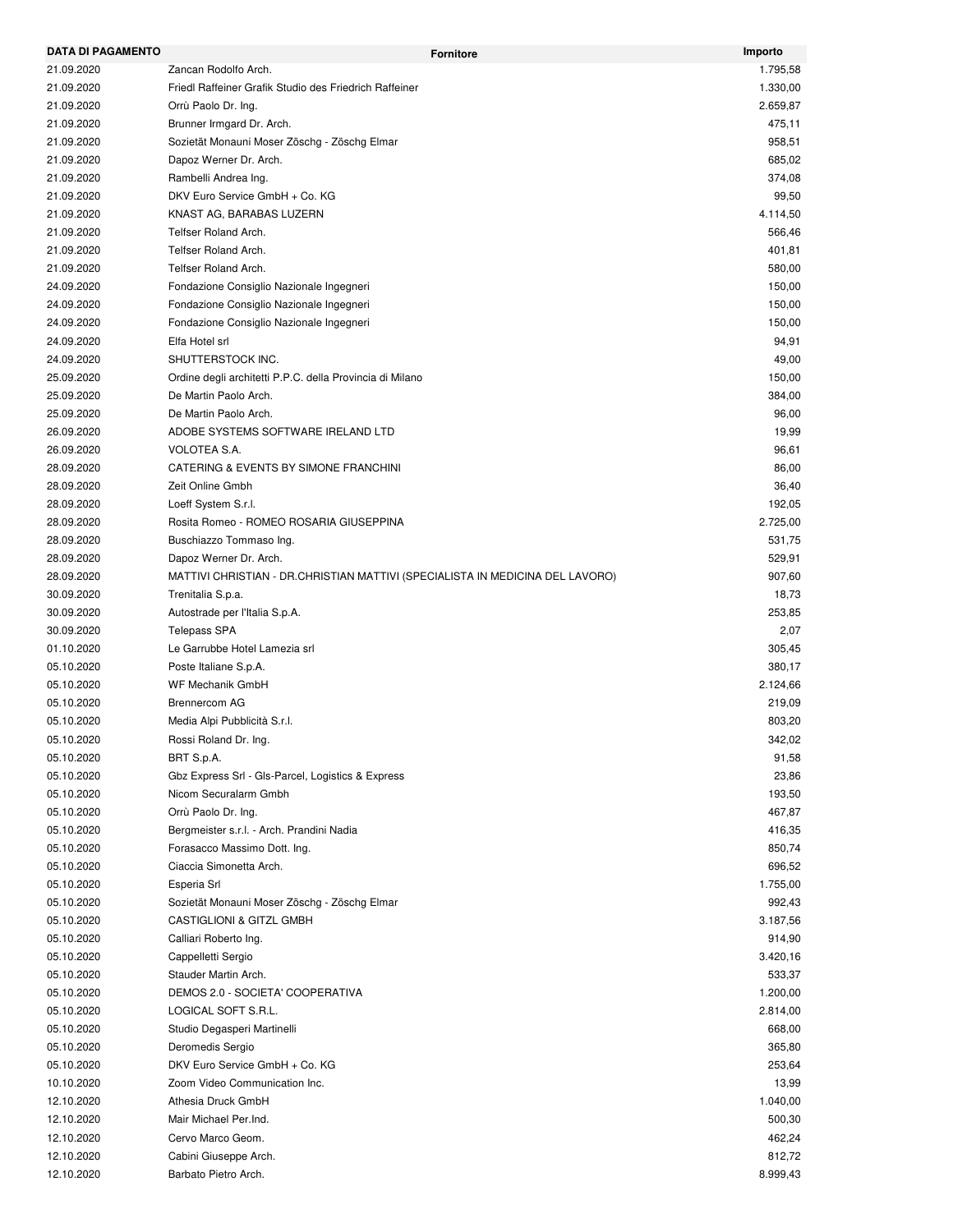| <b>DATA DI PAGAMENTO</b> | <b>Fornitore</b>                                                      | Importo   |
|--------------------------|-----------------------------------------------------------------------|-----------|
| 12.10.2020               | ACS Data System AG/Spa                                                | 391,70    |
| 12.10.2020               | Paternoster Claudio Arch.                                             | 5.991,95  |
| 12.10.2020               | Orrù Paolo Dr. Ing.                                                   | 119,53    |
| 12.10.2020               | <b>Erlacher Peter</b>                                                 | 626,00    |
| 12.10.2020               | Magni Donatella Ing.                                                  | 272,78    |
| 12.10.2020               | Maestri Diana Angelica Ing.                                           | 1.360,11  |
| 12.10.2020               | Sodexo Motivation Solution Italia S.r.l.                              | 2.669,44  |
| 12.10.2020               | KONVERTO S.p.A.                                                       | 165,00    |
| 12.10.2020               | Calliari Roberto Ing.                                                 | 270,41    |
| 12.10.2020               | Dapoz Werner Dr. Arch.                                                | 621,17    |
| 12.10.2020               | Eccher Stefano - Eccher Stefano (design)                              | 1.752,00  |
| 12.10.2020               | Plankensteiner Michael Arch.                                          | 391,50    |
| 12.10.2020               | <b>AUDIOTEK srl</b>                                                   | 2.500,00  |
| 12.10.2020               | Alumix srl                                                            | 2.100,00  |
| 12.10.2020               | Allinger-Csollich Ekkehard                                            | 375,00    |
| 12.10.2020               | <b>Schuster Markus</b>                                                | 2.550,00  |
| 12.10.2020               | Sauter Thomas                                                         | 500,00    |
| 14.10.2020               | Axel Springer SE                                                      | 9,99      |
| 16.10.2020               | Libera Università di Bolzano                                          | 3.428,93  |
| 16.10.2020               | <b>GOOGLE IRELAND LTD</b>                                             | 62,46     |
| 19.10.2020               | Telfser Roland Arch.                                                  | 652,49    |
| 19.10.2020               | Komarek Matthias                                                      | 600,00    |
| 19.10.2020               | Demetz Gerold Geom.                                                   | 504,90    |
| 19.10.2020               | NRG ZERO S.r.l. - Giuliani Alessandro Ing.                            | 223,50    |
| 19.10.2020               | Orrù Paolo Dr. Ing.                                                   | 1.019,67  |
| 19.10.2020               | Ganz Stefania Arch.                                                   | 293,83    |
| 19.10.2020               | Forasacco Massimo Dott. Ing.                                          | 1.706,12  |
| 19.10.2020               | Galparoli Frida Arch.                                                 | 256,20    |
| 19.10.2020               | Maestri Diana Angelica Ing.                                           | 137,02    |
| 19.10.2020               | Rosita Romeo - ROMEO ROSARIA GIUSEPPINA                               | 1.250,00  |
| 19.10.2020               | Sozietät Monauni Moser Zöschg - Zöschg Elmar                          | 393,04    |
| 19.10.2020               | Dapoz Werner Dr. Arch.                                                | 865,55    |
| 19.10.2020               | Cimonetti Nicola P.I. Studio Termotecnico - Cimonetti Nicola Per.ind. | 270,25    |
| 19.10.2020               | Social Boby di Roberta Creazzo                                        | 1.333,20  |
| 20.10.2020               | DKV Euro Service GmbH + Co. KG                                        | 213,25    |
| 21.10.2020               | Zoom Video Communication Inc.                                         | 37,00     |
| 21.10.2020               | Italtur srl (Hotel Mediterranea)                                      | 267,73    |
| 26.10.2020               | <b>HDS Genossenschaft</b>                                             | 119,00    |
| 26.10.2020               | Benedikter Manuel Arch.                                               | 1.870,40  |
| 26.10.2020               | Wörndle Barbara Dr. Arch.                                             | 2.012,70  |
| 26.10.2020               | Sasso Alberto Arch.                                                   | 245,90    |
| 26.10.2020               | Graziadei Michael Geom.                                               | 454,10    |
| 26.10.2020               | Galparoli Frida Arch.                                                 | 178,67    |
| 26.10.2020               | Califano Studio Tecnico - Califano Fabio                              | 3.288,29  |
| 26.10.2020               | Maestri Diana Angelica Ing.                                           | 432,90    |
| 26.10.2020               | De Luca Claudio Arch.                                                 | 586,00    |
| 26.10.2020               | Rosita Romeo - ROMEO ROSARIA GIUSEPPINA                               | 2.200,00  |
| 26.10.2020               | <b>AUTOCITY AG - SPA</b>                                              | 54,82     |
| 26.10.2020               | Calliari Roberto Ing.                                                 | 1.091,47  |
| 26.10.2020               | Dr. Gamper & Dr. Überbacher                                           | 98,00     |
|                          | Telfser Roland Arch.                                                  |           |
| 26.10.2020               |                                                                       | 594,85    |
| 26.10.2020               | Aruba Spa                                                             | 50,00     |
| 26.10.2020               | Aruba Spa                                                             | 11,00     |
| 26.10.2020               | ADOBE SYSTEMS SOFTWARE IRELAND LTD                                    | 19,99     |
| 27.10.2020               | Esperia Srl                                                           | 15.334,00 |
| 29.10.2020               | Poste Italiane S.p.A.                                                 | 1.154,45  |
| 30.10.2020               | Trenitalia S.p.a.                                                     | 71,27     |
| 30.10.2020               | <b>Telepass SPA</b>                                                   | 2,07      |
| 30.10.2020               | Autostrade per l'Italia S.p.A.                                        | 280,25    |
| 02.11.2020               | Athesia Druck GmbH                                                    | 1.800,00  |
| 02.11.2020               | Alpha & Beta Gen.mbH - Alpha Beta Piccadilly                          | 529,00    |
| 02.11.2020               | Pichler Walter Ing.                                                   | 382,62    |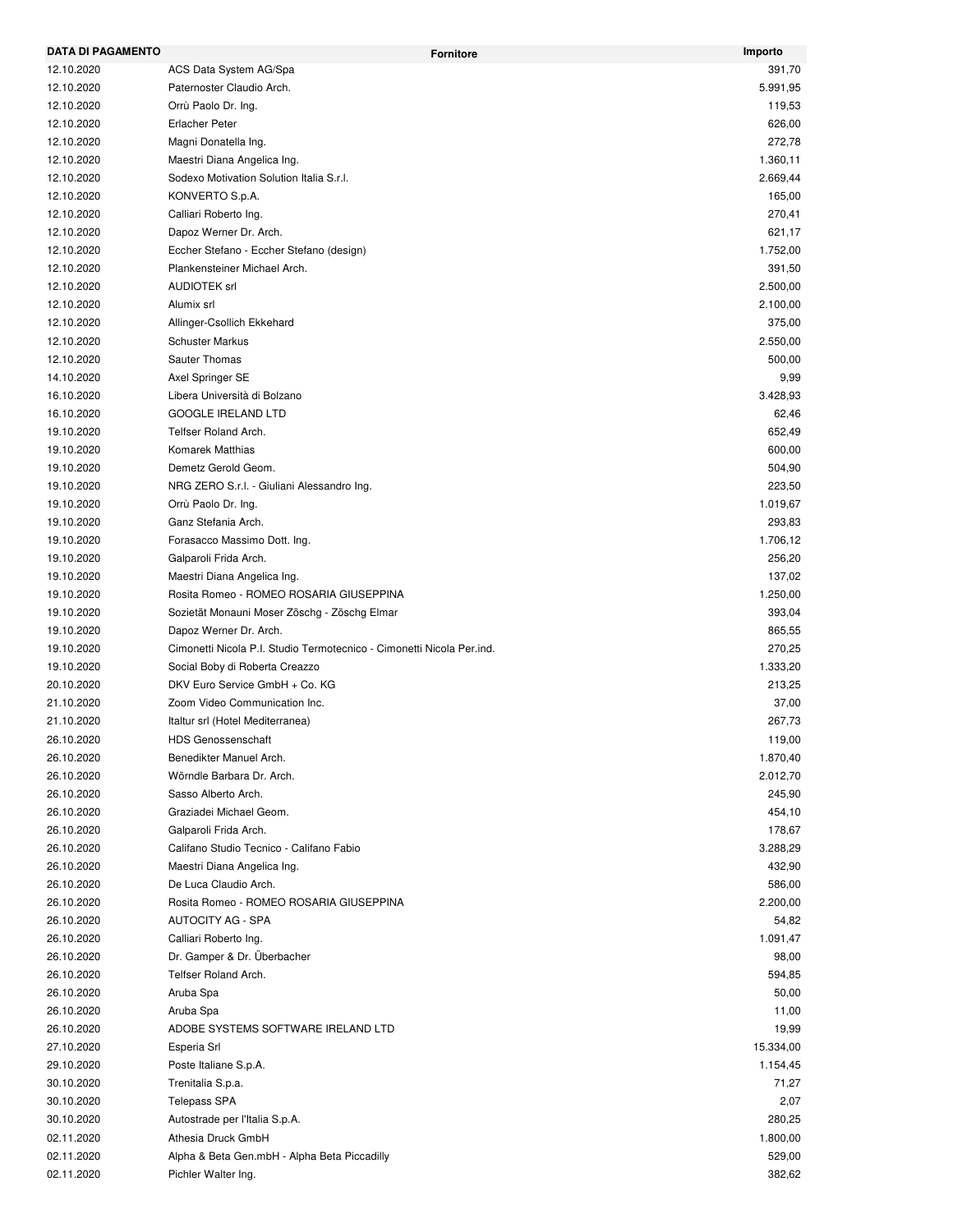| <b>DATA DI PAGAMENTO</b> | <b>Fornitore</b>                                                                       | Importo               |
|--------------------------|----------------------------------------------------------------------------------------|-----------------------|
| 02.11.2020               | <b>Brennercom AG</b>                                                                   | 260,34                |
| 02.11.2020               | Zeppelin Group GmbH                                                                    | 150,00                |
| 02.11.2020               | Vodafone Italia Spa                                                                    | 312,44                |
| 02.11.2020               | Walcher Messebau GmbH                                                                  | 450,00                |
| 02.11.2020               | Friedl Raffeiner Grafik Studio des Friedrich Raffeiner                                 | 225,00                |
| 02.11.2020               | ACS Data System AG/Spa                                                                 | 4.353,30              |
| 02.11.2020               | Comploj Vieider Lorenzon Lechner Zanellato                                             | 6.219,17              |
| 02.11.2020               | Graiff Marco Ing.                                                                      | 1.091,81              |
| 02.11.2020               | Rosita Romeo - ROMEO ROSARIA GIUSEPPINA                                                | 1.100,00              |
| 02.11.2020               | AGREEN consulenze Srls - Grilli Alessandro Dott.                                       | 150,00                |
| 02.11.2020               | Sozietät Monauni Moser Zöschg - Zöschg Elmar                                           | 392,05                |
| 02.11.2020               | Cappelletti Sergio                                                                     | 5.130,24              |
| 02.11.2020               | Dapoz Werner Dr. Arch.                                                                 | 674,41                |
| 02.11.2020               | Inggeo OHG - Inggeo OHG des Ing. jr. Walter Pichler und Geom. Gerhard Unterkalmsteiner | 245,90                |
| 02.11.2020               | <b>BRAINDOCK S.R.L.</b>                                                                | 1.750,00              |
| 02.11.2020               | Parisi Davide                                                                          | 920,00                |
| 02.11.2020               | KLIMAKTIV GEMEINNUETZIGE GMBH                                                          | 1.800,00              |
| 02.11.2020               | Microsoft Ireland Operations Ltd                                                       | 5,12                  |
| 03.11.2020               | BRT S.p.A.                                                                             | 206,06                |
| 03.11.2020               | Il Sole 24 Ore S.p.A.                                                                  | 19,13                 |
| 04.11.2020               | DKV Euro Service GmbH + Co. KG                                                         | 52,49                 |
| 05.11.2020               | Microsoft Ireland Operations Ltd                                                       | 15,37                 |
| 09.11.2020               | <b>WF Mechanik GmbH</b>                                                                | 2.141,50              |
| 09.11.2020               | Cervo Marco Geom.                                                                      | 454,62                |
| 09.11.2020               | Gbz Express Srl - Gls-Parcel, Logistics & Express                                      | 40,57                 |
| 09.11.2020               | Studio Ergodomus di Piva Franco Ing. - Piva Franco Ing.                                | 641,28                |
| 09.11.2020               | Orrù Paolo Dr. Ing.                                                                    | 827,28                |
| 09.11.2020               | Sodexo Motivation Solution Italia S.r.l.                                               | 3.428,95              |
| 09.11.2020               | Cordara Simone Arch.                                                                   | 290,07                |
| 09.11.2020               | ARBEITER FREIZEIT UND BILDUNGS - AFB Energieforum - Romen Christine                    | 320,68                |
| 09.11.2020               | TINKHAUSER GMBH                                                                        | 124,50                |
| 09.11.2020               | Infominds SPA/AG                                                                       |                       |
| 09.11.2020               |                                                                                        | 3.635,00<br>40.632,00 |
|                          | NOI Spa<br>EXRG srl - Nilan / EXRG                                                     |                       |
| 09.11.2020               |                                                                                        | 730,00                |
| 09.11.2020               | Inggeo OHG - Inggeo OHG des Ing. jr. Walter Pichler und Geom. Gerhard Unterkalmsteiner | 886,83                |
| 09.11.2020               | Giuma produzioni srl                                                                   | 900,00                |
| 09.11.2020               | Friesenecker & Pancheri d. Flavia Pancheri                                             | 145,05                |
| 09.11.2020               | Innerebner Günther - Innerebner Günther                                                | 500,00                |
| 10.11.2020               | Ordine degli architetti P.P.C. della Provincia di Milano                               | 150,00                |
| 10.11.2020               | Zoom Video Communication Inc.                                                          | 13,99                 |
| 11.11.2020               | Fondazione Consiglio Nazionale Ingegneri                                               | 600,00                |
| 13.11.2020               | Erlacher Ruben Ing.                                                                    | 764,62                |
| 13.11.2020               | Cervo Marco Geom.                                                                      | 744,46                |
| 13.11.2020               | Stecher Martin Arch.                                                                   | 3.696,12              |
| 13.11.2020               | Geotecnica Srl - Giuseppe Mosconi Geom.                                                | 422,56                |
| 13.11.2020               | Nicom Securalarm Gmbh                                                                  | 331,75                |
| 13.11.2020               | Loeff System S.r.l.                                                                    | 250,73                |
| 13.11.2020               | Friedl Raffeiner Grafik Studio des Friedrich Raffeiner                                 | 2.640,00              |
| 13.11.2020               | Di Pillo Carlo Arch.                                                                   | 427,52                |
| 13.11.2020               | Bianchi Alessandra Arch.                                                               | 210,38                |
| 13.11.2020               | Metánoia studio di Di Benedetto Stefania - Di Benedetto Stefania                       | 104,00                |
| 13.11.2020               | Bonotto Mauro Arch.                                                                    | 217,91                |
| 13.11.2020               | Magni Donatella Ing.                                                                   | 283,48                |
| 13.11.2020               | Rosita Romeo - ROMEO ROSARIA GIUSEPPINA                                                | 681,50                |
| 13.11.2020               | KONVERTO S.p.A.                                                                        | 35,00                 |
| 13.11.2020               | Calliari Roberto Ing.                                                                  | 1.988,39              |
| 13.11.2020               | Stagni Elena Ing.                                                                      | 366,00                |
| 13.11.2020               | Stauder Martin Arch.                                                                   | 446,97                |
| 13.11.2020               | Kaserer Andreas Stefan Geom.                                                           | 234,89                |
| 13.11.2020               | ING. STUDIO BLASBICHLER G.M.B.H.                                                       | 435,72                |
| 13.11.2020               | <b>TINCX GMBH</b>                                                                      | 4.394,00              |
| 13.11.2020               | Centre de Recherches sur les Ecosystèmes d'Altitude (CREA)                             | 1.940,00              |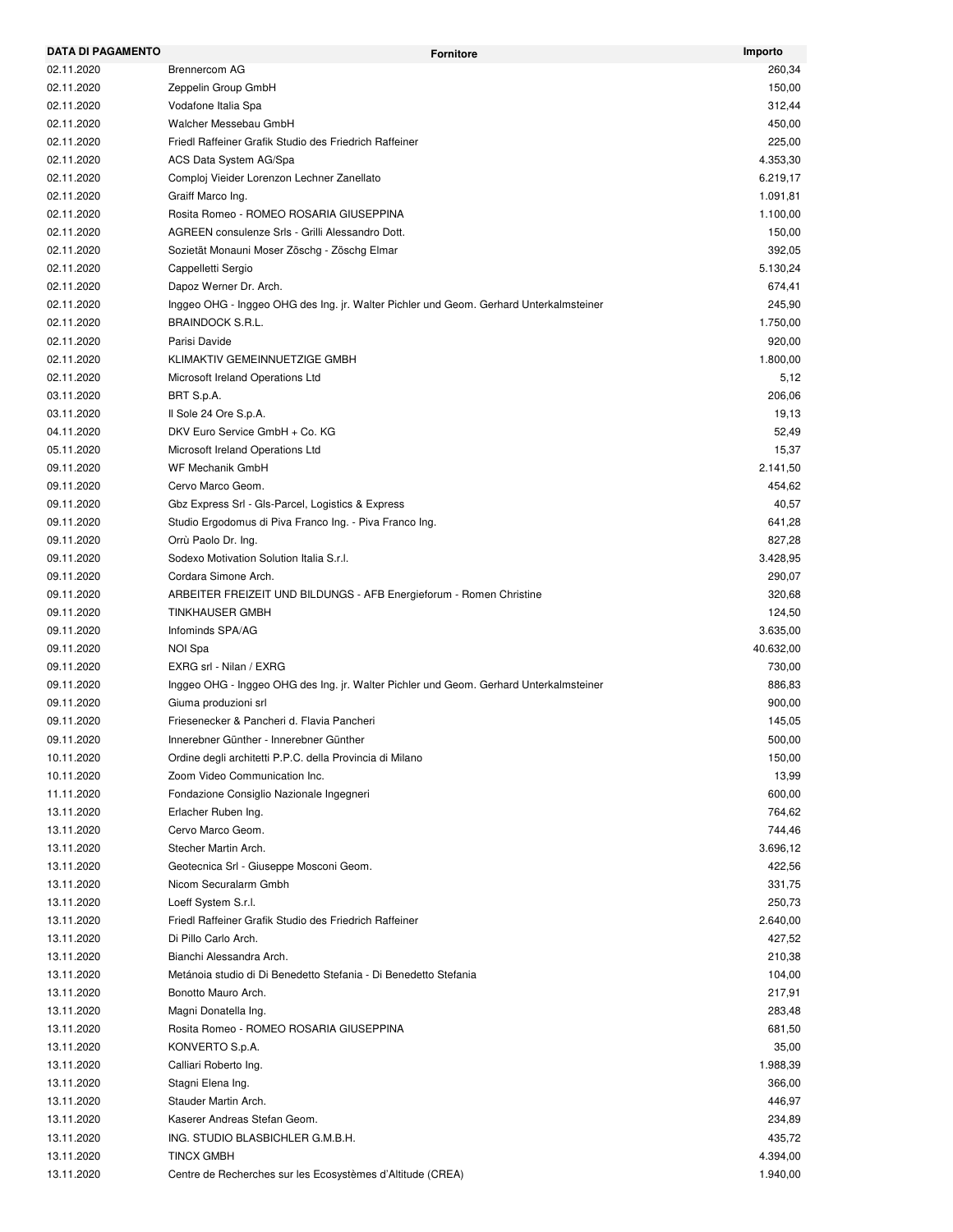| <b>DATA DI PAGAMENTO</b> | <b>Fornitore</b>                                                                                          | Importo            |
|--------------------------|-----------------------------------------------------------------------------------------------------------|--------------------|
| 13.11.2020               | Gehl Architects ApS                                                                                       | 5.200,00           |
| 13.11.2020               | Telfser Roland Arch.                                                                                      | 300,00             |
| 13.11.2020               | Telfser Roland Arch.                                                                                      | 300,00             |
| 13.11.2020               | Telfser Roland Arch.                                                                                      | 523,71             |
| 16.11.2020               | De Martin Paolo Arch.                                                                                     | 480,00             |
| 17.11.2020               | WEINGUT PFITSCHER EINFACHE LANDWIRTSCHAFTLICHE GESELLSCHAFT                                               | 239,34             |
| 18.11.2020               | Ordine degli architetti P.P.C. della Provincia di Milano                                                  | 150,00             |
| 18.11.2020               | Axel Springer SE                                                                                          | 9,99               |
| 19.11.2020               | <b>TINCX GMBH</b>                                                                                         | 4.394,00           |
| 20.11.2020               | DKV Euro Service GmbH + Co. KG                                                                            | 217,97             |
| 23.11.2020               | Poste Italiane S.p.A.                                                                                     | 839,76             |
| 23.11.2020               | Mair Michael Per. Ind.                                                                                    | 439,11             |
| 23.11.2020               | Cervo Marco Geom.                                                                                         | 490,18             |
| 23.11.2020               | ACS Data System AG/Spa                                                                                    | 402,00             |
| 23.11.2020               | Paternoster Claudio Arch.                                                                                 | 252,71             |
| 23.11.2020               | Orrù Paolo Dr. Ing.                                                                                       | 673,30             |
| 23.11.2020               | Brunner Irmgard Dr. Arch.                                                                                 | 1.962,70           |
| 23.11.2020               | <b>Erlacher Peter</b>                                                                                     | 364,00             |
| 23.11.2020               | MRC Service s.a.s. di Calliari Marco e c.                                                                 | 1.750,00           |
| 23.11.2020               | Califano Studio Tecnico - Califano Fabio                                                                  | 2.829,59           |
| 23.11.2020               | Rosita Romeo - ROMEO ROSARIA GIUSEPPINA                                                                   | 1.100,00           |
| 23.11.2020               | Sozietät Monauni Moser Zöschg - Zöschg Elmar                                                              | 408,74             |
| 23.11.2020               | Calliari Roberto Ing.                                                                                     | 865,73             |
| 23.11.2020               | Crema Paolo                                                                                               | 433,38             |
| 23.11.2020               | Società iniziative editoriali Spa - L'Adige                                                               | 191,35             |
| 23.11.2020               | ASSOCIATION EUROPEAN ENERGY AWARD AISBL                                                                   | 2.000,00           |
| 23.11.2020               | Genossenschaft ZFV-Unternehmungen                                                                         | 92,41              |
| 23.11.2020               | Arrotondamenti passivi                                                                                    | 14,34              |
| 23.11.2020               | VERKEHRSHAUS DER SCHWEIZ - Verkehrshaus der Schweiz                                                       | 1.039,83           |
| 23.11.2020               | Arrotondamenti passivi                                                                                    | 7,75               |
| 23.11.2020               | Telfser Roland Arch.                                                                                      | 416,83             |
| 23.11.2020               | Telfser Roland Arch.                                                                                      | 576,99             |
| 23.11.2020               | Zoom Video Communication Inc.                                                                             | 37,00              |
| 23.11.2020               | Facebook Ireland Limited                                                                                  | 40,00              |
| 23.11.2020               | I.I.T. BOLZANO S.C.A.R.L. - Gallmetzer Martin                                                             | 200,00             |
| 23.11.2020               | Ciurnelli Stefano ing.                                                                                    | 822,98             |
| 23.11.2020               | LETSMOVE des Campisi Daniel Marco                                                                         | 100,00             |
| 26.11.2020               | Fondazione Consiglio Nazionale Ingegneri                                                                  | 450,00             |
| 26.11.2020               | ADOBE SYSTEMS SOFTWARE IRELAND LTD                                                                        | 19,99              |
| 27.11.2020               | Ordine degli architetti P.P.C. della Provincia di Milano                                                  | 150,00             |
| 30.11.2020               | Brennercom AG                                                                                             | 343,75             |
| 30.11.2020               | Institut fuer Wirtschaftsfoerderung der Handels-, Industie-, Handwerks- und - Landwirtschaftskammer Bozen | 259,00             |
| 30.11.2020               | Mair Michael Per.Ind.                                                                                     | 872,74             |
| 30.11.2020               | Dario e Mion Architetti - Dario Carlo Arch.                                                               | 230,34             |
| 30.11.2020               | Silbernagl Gmbh                                                                                           | 1.590,00           |
| 30.11.2020               | Cervo Marco Geom.                                                                                         | 888,91             |
| 30.11.2020               | Paternoster Claudio Arch.                                                                                 | 2.283,47           |
| 30.11.2020               | Rizzi Lorenzo Ing.                                                                                        | 213,76             |
| 30.11.2020               | Forasacco Massimo Dott. Ing.                                                                              | 1.794,20           |
| 30.11.2020               | Maestri Diana Angelica Ing.                                                                               | 446,97             |
| 30.11.2020               | De Luca Claudio Arch.                                                                                     | 1.870,81           |
| 30.11.2020               | Architekten Haller & Ohnewein - Andreas Haller Arch. Dr.                                                  | 416,83             |
| 30.11.2020               | Longhetto Pierpaolo Arch.                                                                                 | 131,00             |
| 30.11.2020               | AUTOCITY AG - SPA                                                                                         | 840,10             |
|                          |                                                                                                           |                    |
| 30.11.2020               | ARCH.ACADEMY<br>Dr. Peer Peter                                                                            | 175,00<br>7.614,13 |
| 30.11.2020               |                                                                                                           |                    |
| 30.11.2020               | Dip.A. sas di Zorzi Bruno & C. - Zorzi Bruno                                                              | 564,18             |
| 30.11.2020               | Sozietät Monauni Moser Zöschg - Zöschg Elmar                                                              | 486,40             |
| 30.11.2020               | Calliari Roberto Ing.                                                                                     | 229,36             |
| 30.11.2020               | Dapoz Werner Dr. Arch.                                                                                    | 659,74             |
| 30.11.2020               | Stauder Martin Arch.                                                                                      | 455,02             |
| 30.11.2020               | Eccher Stefano - Eccher Stefano (design)                                                                  | 850,00             |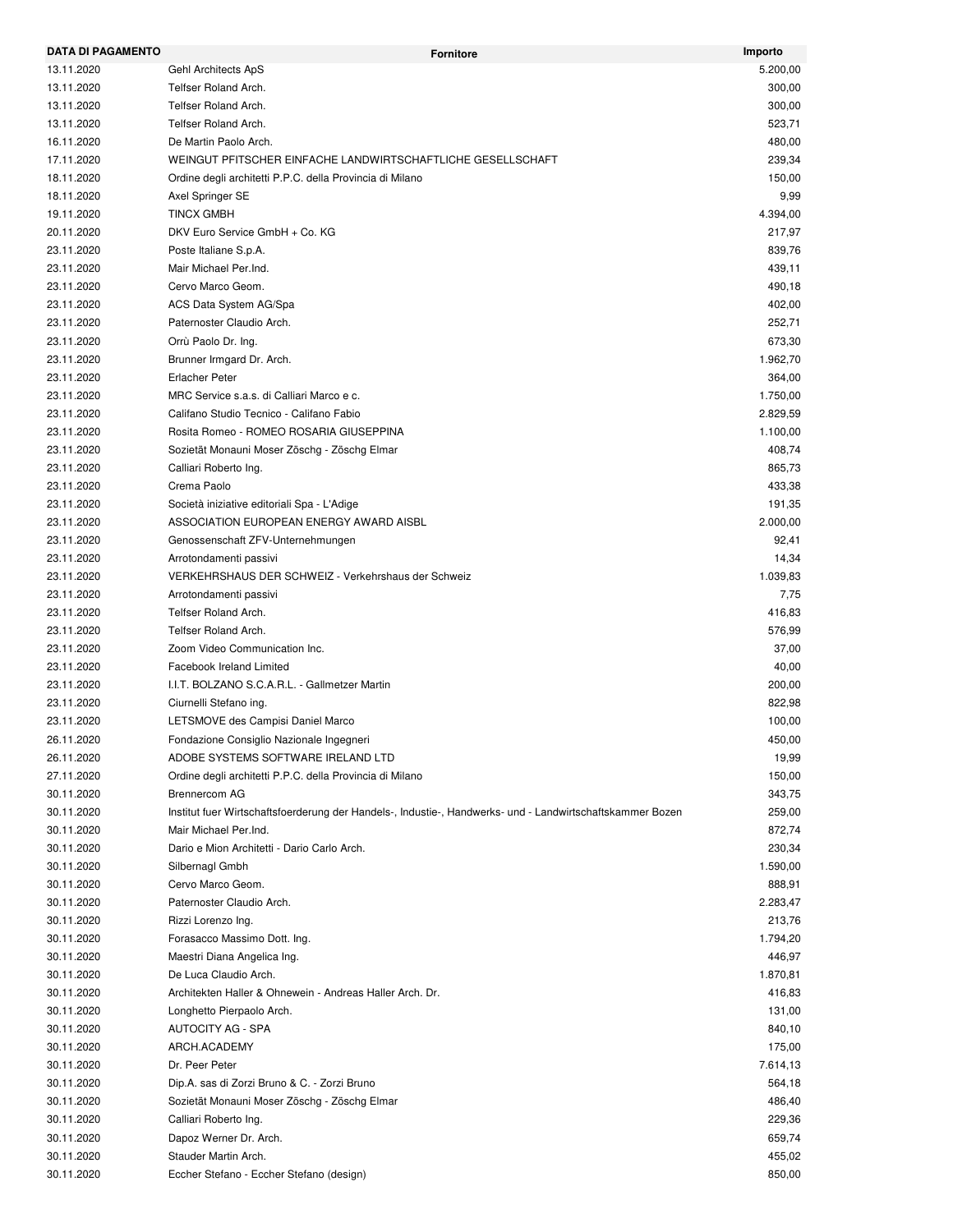| <b>DATA DI PAGAMENTO</b> |                                                                       | Importo<br>Fornitore |
|--------------------------|-----------------------------------------------------------------------|----------------------|
| 30.11.2020               | EXRG srl - Nilan / EXRG                                               | 2.704,96             |
| 30.11.2020               | Bianconi Errica Ing.                                                  | 696,57               |
| 30.11.2020               | Alumix srl                                                            | 64,00                |
| 30.11.2020               | Telfser Roland Arch.                                                  | 477,18               |
| 30.11.2020               | Telfser Roland Arch.                                                  | 384,33               |
| 30.11.2020               | Telfser Roland Arch.                                                  | 374,08               |
| 30.11.2020               | <b>Telepass SPA</b>                                                   | 2,07                 |
| 30.11.2020               | Autostrade per l'Italia S.p.A.                                        | 31,39                |
| 30.11.2020               | Stadtgemeinde Bruneck                                                 | 1,23                 |
| 04.12.2020               | <b>GOOGLE IRELAND LTD</b>                                             | 177,29               |
| 05.12.2020               | Facebook Ireland Limited                                              | 40,00                |
| 05.12.2020               | Microsoft Ireland Operations Ltd                                      | 15,37                |
| 05.12.2020               | Microsoft Ireland Operations Ltd                                      | 5,12                 |
| 07.12.2020               | Moneynet S.p.A.                                                       | 12.000,00            |
| 07.12.2020               | DIALOG G.M.B.H. - S.R.L.                                              | 1.159,00             |
| 07.12.2020               | <b>HDS Genossenschaft</b>                                             | 357,00               |
| 07.12.2020               | BRT S.p.A.                                                            | 248,60               |
| 07.12.2020               | Erlacher Ruben Ing.                                                   | 1.509,72             |
| 07.12.2020               | Gbz Express Srl - Gls-Parcel, Logistics & Express                     | 40,52                |
| 07.12.2020               | Nicom Securalarm Gmbh                                                 | 193,50               |
| 07.12.2020               | Colonna Margherita Arch.                                              | 309,88               |
| 07.12.2020               | Maestri Diana Angelica Ing.                                           | 1.009,86             |
| 07.12.2020               | Sodexo Motivation Solution Italia S.r.l.                              | 3.890,67             |
| 07.12.2020               | Roche Guido Arch.                                                     | 213,76               |
| 07.12.2020               | Cappelletti Sergio                                                    | 5.130,24             |
| 07.12.2020               | S.E.T.A. s.p.a.                                                       | 309,00               |
| 07.12.2020               | Cattich Claudio Ing.                                                  | 106,88               |
| 07.12.2020               | Acca Software Spa                                                     | 1.329,60             |
| 07.12.2020               | Studio Degasperi Martinelli                                           | 5.771,52             |
| 07.12.2020               | DKV Euro Service GmbH + Co. KG                                        | 72,63                |
| 09.12.2020               | Sistemi Elettrici s.r.l. - Wetech Systems by Sistemi Elettrici s.r.l. | 6.975,00             |
| 09.12.2020               | Il Sole 24 Ore S.p.A.                                                 | 34,52                |
| 10.12.2020               | Zoom Video Communication Inc.                                         | 13,99                |
| 14.12.2020               | Neuer Suedtiroler Wirtschaftsverlag GmbH                              | 164,00               |
| 14.12.2020               | Athesia Druck GmbH                                                    | 353,00               |
| 14.12.2020               | Die Neue Suedtiroler Tageszeitung GmbH                                | 330,00               |
| 14.12.2020               | Colonna Margherita Arch.                                              | 309,88               |
| 14.12.2020               | Bonotto Mauro Arch.                                                   | 223,20               |
| 14.12.2020               | Galparoli Frida Arch.                                                 | 646,20               |
| 14.12.2020               | Klammsteiner Norbert Ing.                                             | 342,02               |
| 14.12.2020               | Magni Donatella Ing.                                                  | 257,81               |
| 14.12.2020               | Esperia Srl                                                           | 8.536,75             |
| 14.12.2020               | KONVERTO S.p.A.                                                       | 150,00               |
| 14.12.2020               | CASTIGLIONI & GITZL GMBH                                              | 99,00                |
| 14.12.2020               | Vassanelli Cristiano                                                  | 427,52               |
| 14.12.2020               | Marchese Serafino Ing.                                                | 1.977,80             |
| 14.12.2020               | Borini Mattia Carel                                                   | 5.760,00             |
| 16.12.2020               | ADOBE SYSTEMS SOFTWARE IRELAND LTD                                    | 269,99               |
| 16.12.2020               | Amazon Business EU S.A.R.L.                                           | 34,71                |
| 16.12.2020               | Axel Springer SE                                                      | 9,99                 |
| 21.12.2020               | Mair Michael Per.Ind.                                                 | 947,31               |
| 21.12.2020               | Erlacher Ruben Ing.                                                   | 267,20               |
| 21.12.2020               | Cervo Marco Geom.                                                     | 2.900,31             |
| 21.12.2020               | Zancan Rodolfo Arch.                                                  | 2.690,17             |
| 21.12.2020               | Paternoster Claudio Arch.                                             | 2.495,66             |
| 21.12.2020               | Orrù Paolo Dr. Ing.                                                   | 885,10               |
| 21.12.2020               | Brunner Irmgard Dr. Arch.                                             | 654,32               |
| 21.12.2020               | Bergmeister s.r.l. - Arch. Prandini Nadia                             | 1.659,33             |
| 21.12.2020               | Micheli Anita Arch.                                                   | 3.465,74             |
| 21.12.2020               | Wörndle Barbara Dr. Arch.                                             | 539,78               |
| 21.12.2020               | Strobl Thomas Dott. Ing.                                              | 366,00               |
| 21.12.2020               | Gigli Davide Silvio Arch.                                             | 509,81               |
|                          |                                                                       |                      |